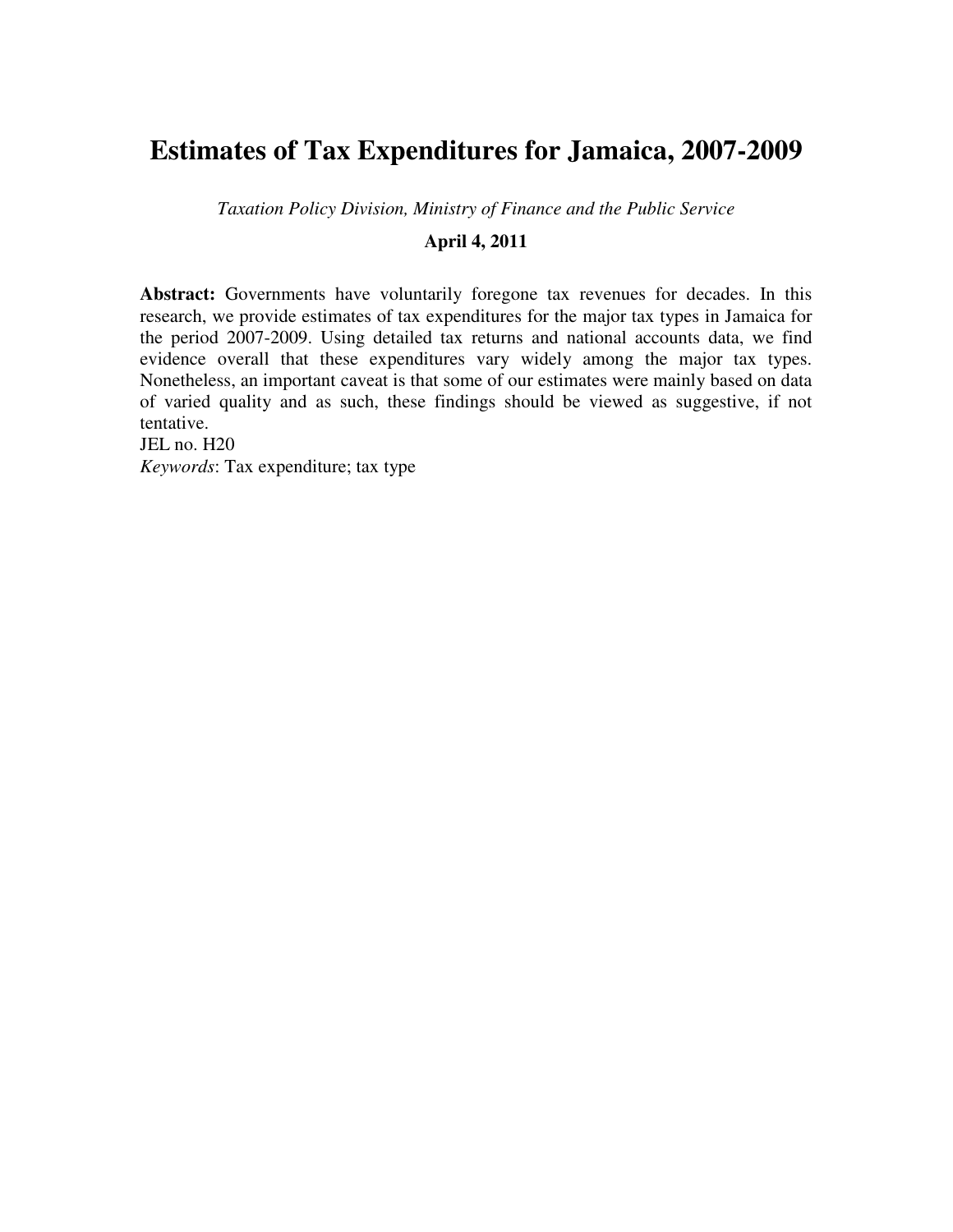# **1.0 Introduction**

Raising additional tax revenue is a relatively difficult exercise for governments globally. Despite this fact, the Jamaican Government over the years is yet to have a reasonable idea of the magnitude of its tax expenditures<sup>1</sup> (apart from the periodic discretionary ministerial waivers). If such estimates were readily available, then policy makers could assess areas in which potential tax revenue was 'willingly' foregone by Government and then target those areas for curtailment. In this research, we attempt to fill this gap by complementing Hutton's (2010) report and provide more precise estimates of tax expenditures in Jamaica for five major tax types.<sup>2</sup> A major function of the tax system is to raise adequate revenues necessary to fund government expenditures on various social programmes. The tax system can also be used directly to achieve public policy objectives through *inter alia* the application of special tax rates for various sectors, exemptions, deductions and credits that affect the tax burden faced by an individual taxpayer. Such measures are typically described as "tax expenditures" because they achieve policy objectives at the expense of foregone<sup>3</sup> tax revenue for governments (Department of Finance Canada (2009, p. 9)). A tax expenditure budget, which provides an overall gathering of the costs of all these provisions, is a useful tax policy planning tool as it helps to identify how much the various exemptions, deductions, etc. are costing the Government annually. In view of the fact that it is the Jamaican Government's intention to present for the first time an annual

<sup>&</sup>lt;sup>1</sup> It is crucial to point out from the outset that there is generally no universal definition for "tax expenditures". However, one commonly used definition of a tax expenditure is "any measure which results in a reduction of tax for a specific type of taxpayer or activity" (Hutton, 2010, p. 1). In other words, tax expenditures essentially represent spending programmes implemented through the tax code (Source: www.americanprogress.org [accessed February 17, 2011]. Alternatively, Minarik (2010, p. 3) defines tax expenditures simply as "provisions that allow certain groups of taxpayers to pay less in taxes" while Burman (2003, p. 613) describes these expenditures as "departures from the normal tax structure designed to favour a particular industry, activity or class of persons". Moreover, what specifically constitutes a tax expenditure is at times very subjective and thus the magnitude of tax expenditures varies widely across countries (see Minarik (2010) for an extensive discussion on tax expenditures in selected OECD countries).

 $2$  These tax types combined currently account for approximately 82.0 per cent of government revenue. The measurement of tax expenditures for less important tax types is therefore outside the scope of this research partly because of the fact that attempting to estimate expenditures for those would produce estimates that are outside an acceptable margin of error.

<sup>&</sup>lt;sup>3</sup> It is also important to bear in mind that tax expenditures are not actual outlays as they are based on assumptions and estimates as to how taxpayers would behave under certain conditions (Minarik, 2010, p. 12). In other words, tax expenditures are not amounts that governments actually "spend out of hand" (but rather money foregone in tax revenues) and as such, these estimates are usually presented separately from the regular (fiscal) budget. Ideally, in the Jamaican context, tax expenditure estimates should be presented annually during the month of October (at the earliest) based on a time span that would permit the availability of reliable tax returns data.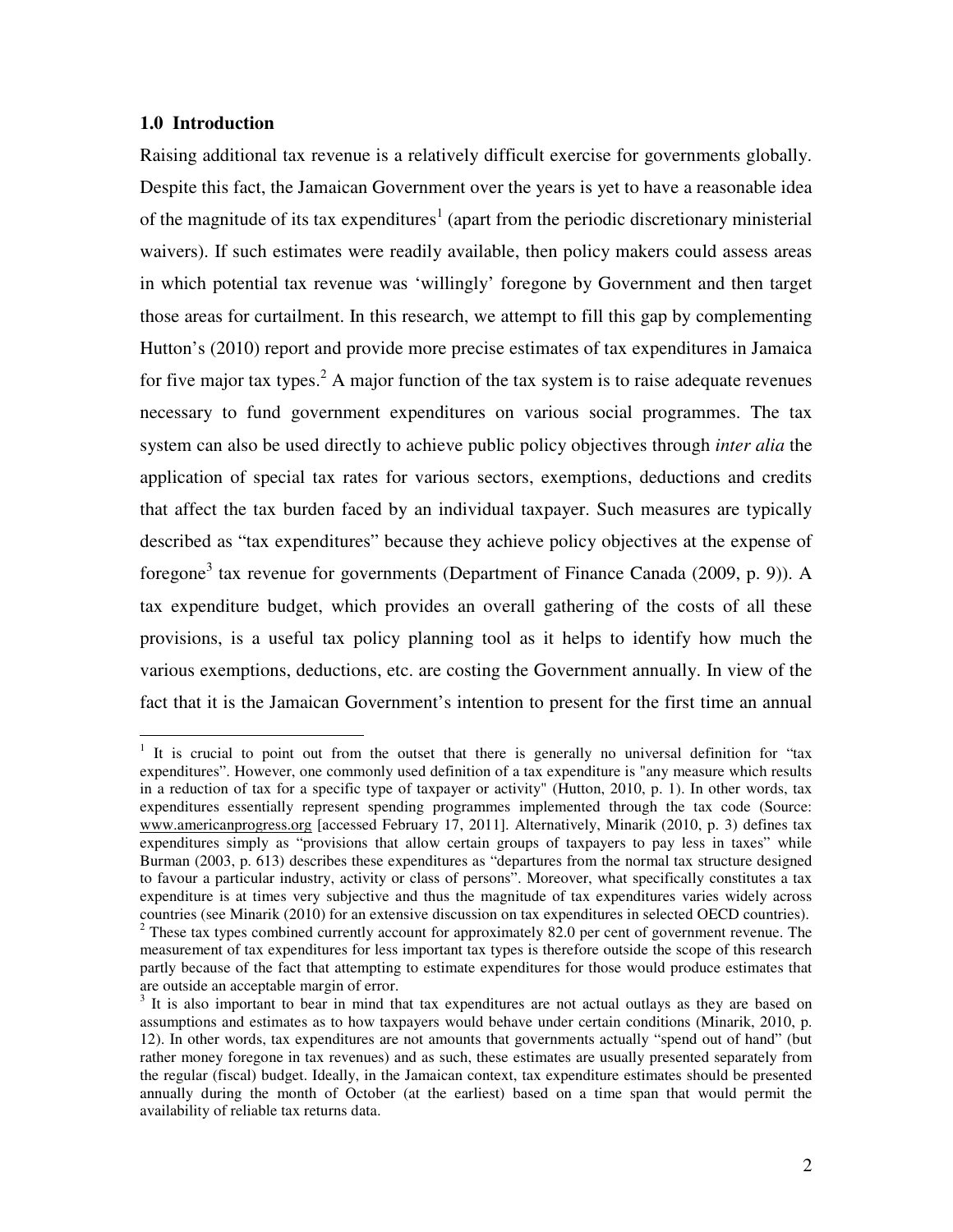tax expenditure budget in the near future, as a result this research provides another useful contribution by compiling these estimates thereby helping to fulfil this objective.

In this research, our major objective is to provide rough estimates of the total amount foregone by Government in terms of tax expenditures (including incentives and waivers granted) during the period 2007-2009. Our contributions are as follows: First, we provide revised estimates of tax expenditures for the major tax types in Jamaica. To the best of our knowledge, this is only the second research of this nature as hitherto, there was only one empirical study that measured tax expenditures for Jamaica, most notably; Hutton (2010). Consequently, a major objective of our research is that we make an attempt to fill this lacuna. Hutton (2010) for example, in an interesting analysis specifically provided original estimates of Jamaica's tax expenditures for the period 2005-2008. The author also presented numerous recommendations to enhance the preciseness of those tax expenditure estimates including *inter alia* enhancing the current tax forms to facilitate better data capture from the tax returns data. Unlike Hutton (2010), this research provides more precise estimates including additional tax expenditures that were excluded from Hutton's  $(2010)$  report for the period  $2007-2009$ .<sup>4</sup> It is important to point out from the outset that the tax expenditure estimates presented in this research were computed by international tax policy consultant, Eric Hutton with feedback obtained from the selected officials from the Taxation Policy Division, Ministry of Finance and the Public Service (and kind assistance from personnel from the Tax Administration Directorate, Fiscal Services Ltd., the Statistical Institute of Jamaica and the Jamaica Customs Department). Finally, it is important to note that Minarik (2010) and Hutton (2009) for example, already outline the methodologies and other major issues involved in the computation of tax expenditures so we will not re-examine these issues here for the sake of brevity.

 $\overline{a}$ 

<sup>&</sup>lt;sup>4</sup> The tax expenditures for the first two years i.e. 2007 and 2008 were revised based on the fact that additional tax returns were filed by taxpayers since Hutton's (2010) report. Moreover, it is worthy to note that the tax expenditures listed here are not exhaustive as they only represent amounts that could be reasonably quantified using the available data. For a detailed list of other possible tax expenditures that could be estimated (if the required data were available) by tax type in the Jamaican context, see Hutton (2011, pp. 6-88; 2010, pp. 4-24).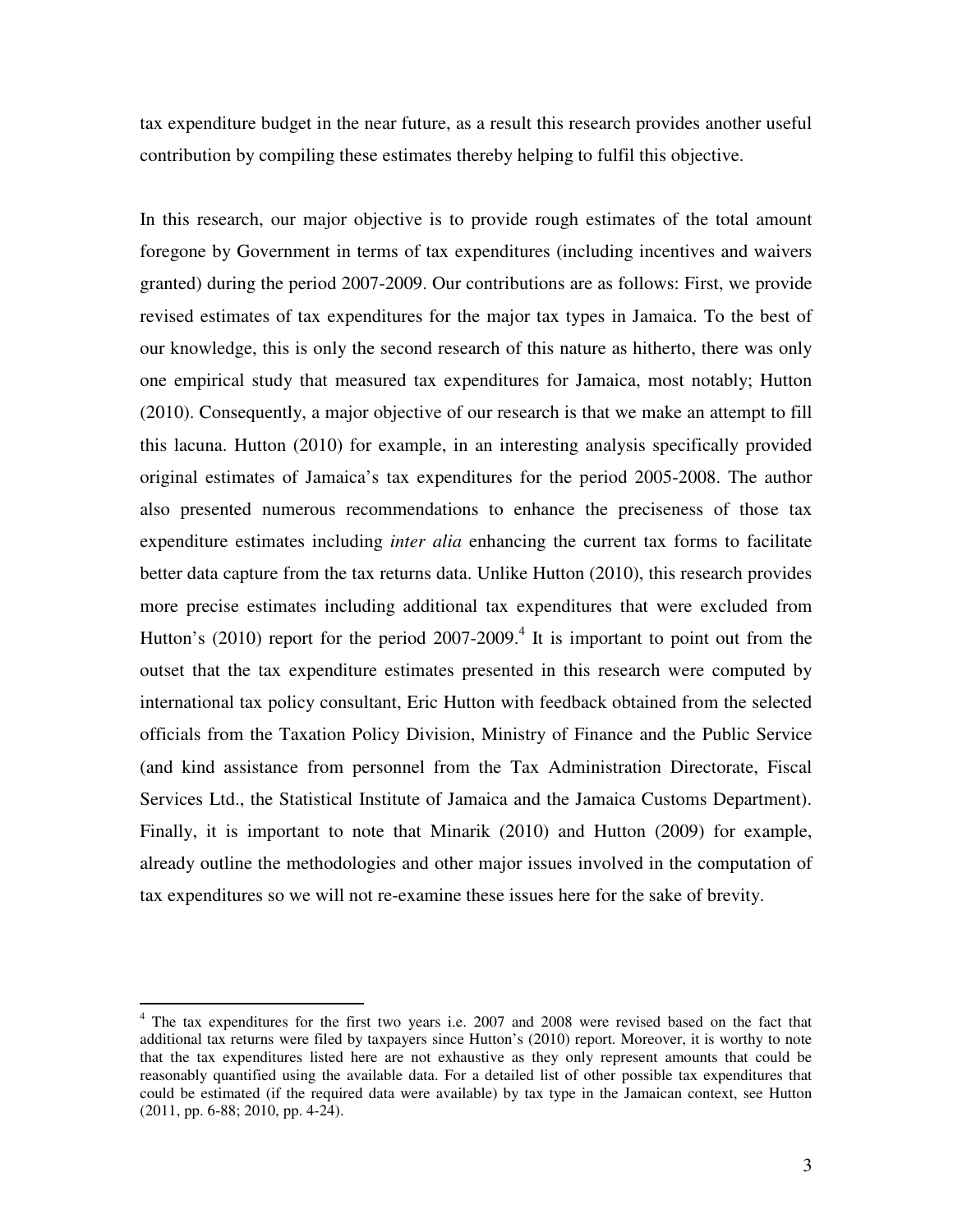The remainder of the paper is organized as follows: First, we present tax expenditure estimates of the Corporate Income Tax (CIT) and the Personal Income Tax (PIT) in Section 2. Next in Section 3, we provide estimates of the Education tax expenditures followed by the General Consumption Tax expenditures in Section 4. Section 5 summarizes the Special Consumption Tax (SCT) expenditures. Next, Section 6 illustrates Jamaica's Trade Tax expenditures while Section 7 concludes the paper and suggests areas for future research.

### **2.0 Income Tax Expenditures**

The tax expenditures for Corporate Income Tax and Personal Income Tax are broken into five<sup>5</sup> categories: Exemptions, Deductions and Allowances, Reduced Rates, Credits, and Waivers and Reimbursements. This categorization is based on the reporting method for each expenditure according to the income tax forms. It should be noted that this categorization may differ from one based on the structure of the *Income Tax Act*; for instance some income tax exemptions are required to be reported as income tax at a  $0\%$ rate.

The "*Exemptions*" category includes measures which allow for exempting certain categories of income from inclusion in taxable income. This category does not include outright exclusions from the definition of income. Many of the expenditures under this category could not be estimated, as the tax return contains no specific line item for the inclusion of the exemption. Taxpayers may be including these exemptions under other line items or not including them in reported income. Some line items report more than one exemption; in these cases the joint cost of the expenditures is presented.

The "*Deductions and Allowances*" category includes any deductions from gross income over and above those typically allowable in relation to the costs incurred in the generation of that income, including any special capital cost allowance provisions. Many of the expenditures under this category could not be estimated, as the tax return contains no

<sup>&</sup>lt;sup>5</sup> As mentioned earlier, only the quantifiable tax expenditures are reported here. This is a major departure from Hutton's (2010) seminal report which provided an exhaustive list of all the possible tax expenditures that could be computed for Jamaica provided that all the relevant data were available.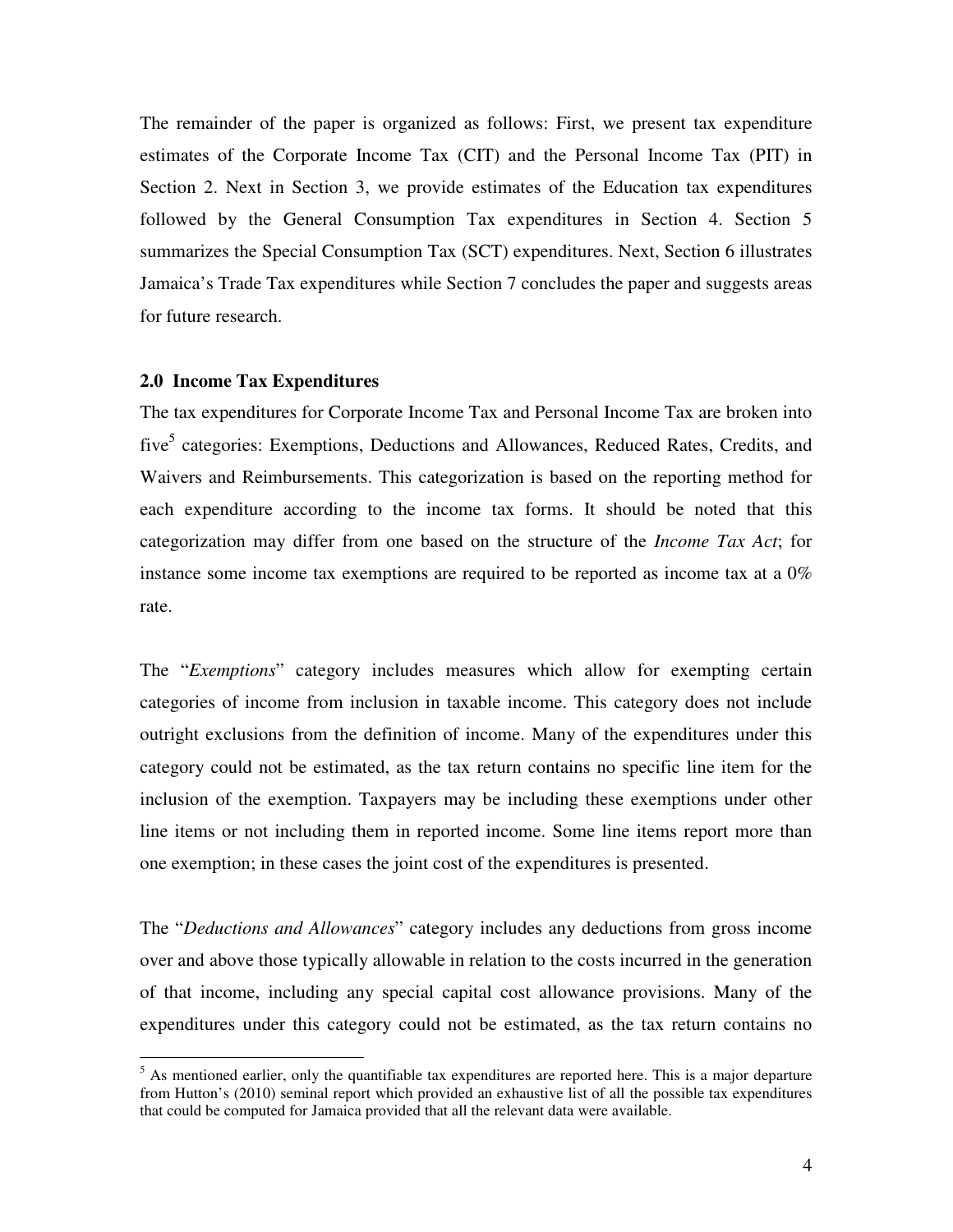specific line item for the inclusion of the deduction or allowance. Taxpayers may be including these deductions and allowances under other line items or not including them in reported income. Some line items contain reporting of more than one deduction; in these cases the joint cost of the expenditures is presented.

The "*Reduced Rates*" category includes any provisions that tax any particular source of income at a rate below the standard rate, or that taxes income for any specific category of taxpayer at a tax rate below the standard rate. This category includes some income tax exemptions that are required to be reported as income taxed at a "nil rate". The tax return does not provide separate line items for reporting of different income by tax rate, as such no estimates are currently available for these expenditures.

The "*Credits*" category includes any measures which allow for a reduction in gross tax owing, apart from credits for taxes already paid, including tax credits for foreign tax paid as provided for under an international tax agreement. There are no specific line items for all credits making it difficult to ascertain the exact value of some tax credits; the value of the expenditure could be already accounted for under the line item for "other credits".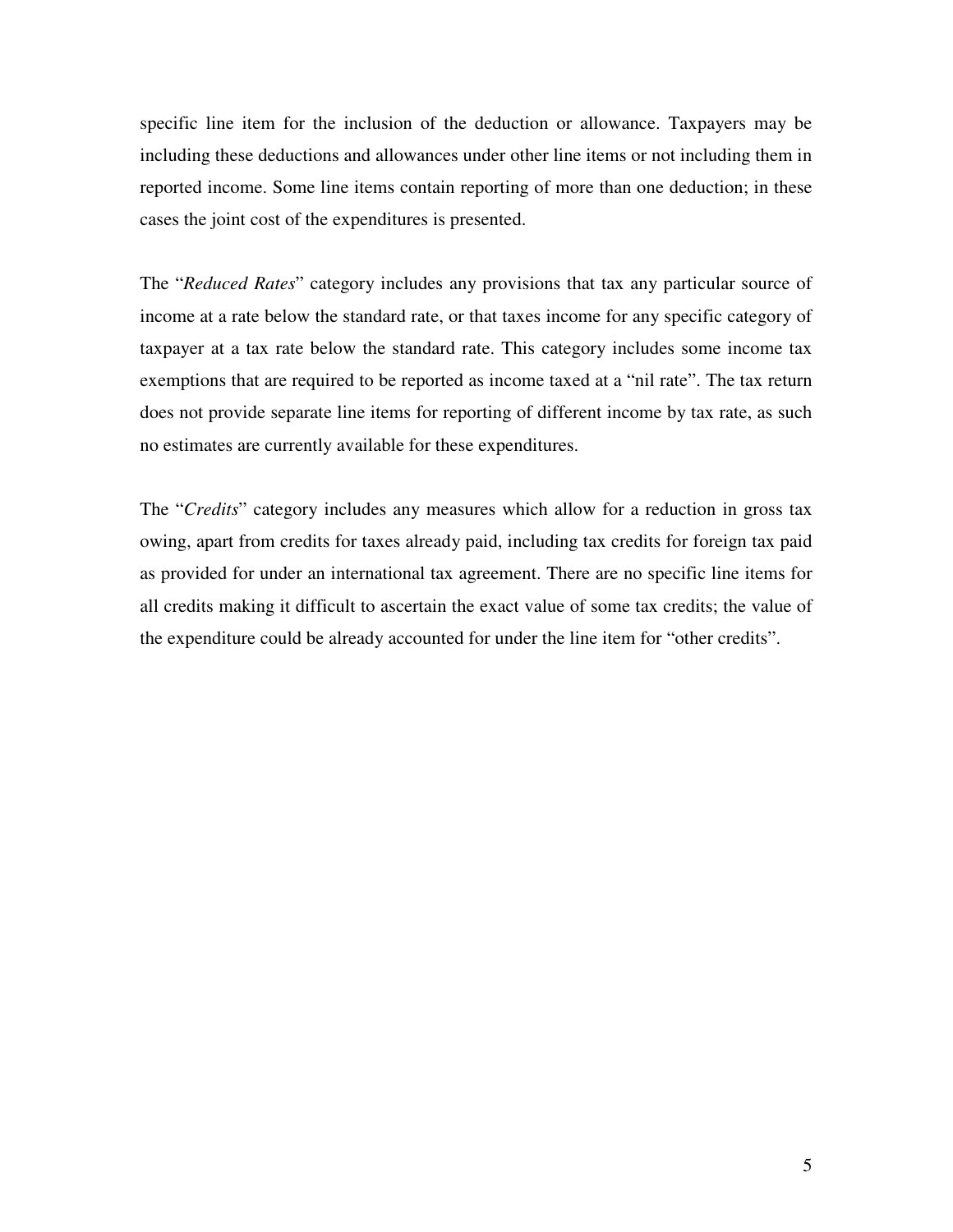The "*Waivers and Reimbursements*" category includes any reductions in tax payable allowed for post-filing through a direct waiver from the Minister of Finance. Please note that the income tax expenditures are reported separately for the PIT and the CIT.

# *2.1 Corporate Income Tax Expenditures*

|                                  |                                                          |                      |          | Table 1: Corporate Income Tax Expenditures, 2007-2009 |          |                       |                |                       |
|----------------------------------|----------------------------------------------------------|----------------------|----------|-------------------------------------------------------|----------|-----------------------|----------------|-----------------------|
| <b>Tax Provision</b>             | Description                                              | Quality<br>Indicator |          | 2007                                                  |          | 2008                  |                | 2009                  |
|                                  |                                                          |                      | J\$M     | % Reported<br>Net Tax                                 | J\$M     | % Reported<br>Net Tax | J\$M           | % Reported<br>Net Tax |
| <b>Deductions and Allowances</b> |                                                          |                      |          |                                                       |          |                       |                |                       |
|                                  | $ITA^{\dagger} 13(1)(o)$ "Covenanted Donations" B        |                      | 300.18   | 1.81                                                  | 302.24   | 1.57                  | 194.09         | 1.60                  |
| ITA 13(1)(q)                     | Donations to Approved<br>Charities                       | B                    | 33.94    | 0.20                                                  | 15.37    | 0.18                  | 137.99         | 0.18                  |
| <b>Tax Credits</b>               |                                                          |                      |          |                                                       |          |                       |                |                       |
| Various                          | "Income Tax Relief in<br>Respect of Incentive<br>Income" | B                    | 1,555.98 | 9.38                                                  | 2,161.53 | 8.14                  | 1,295.57       | 8.29                  |
|                                  |                                                          |                      |          |                                                       |          |                       |                |                       |
| Various                          | "Other Credits"                                          | D                    | 2,819.55 | 17.00                                                 | 3,308.12 | 14.76                 | 3,624.76 15.02 |                       |
|                                  | <b>Waivers and Reimbursements</b>                        |                      |          |                                                       |          |                       |                |                       |
| Various                          | Waivers (excluding)<br>waivers on penalties and          |                      |          |                                                       |          |                       |                |                       |
|                                  | interest)                                                | A                    | 62.14    | 0.37                                                  | 12.12    | 0.06                  | 0.08           | 0.00                  |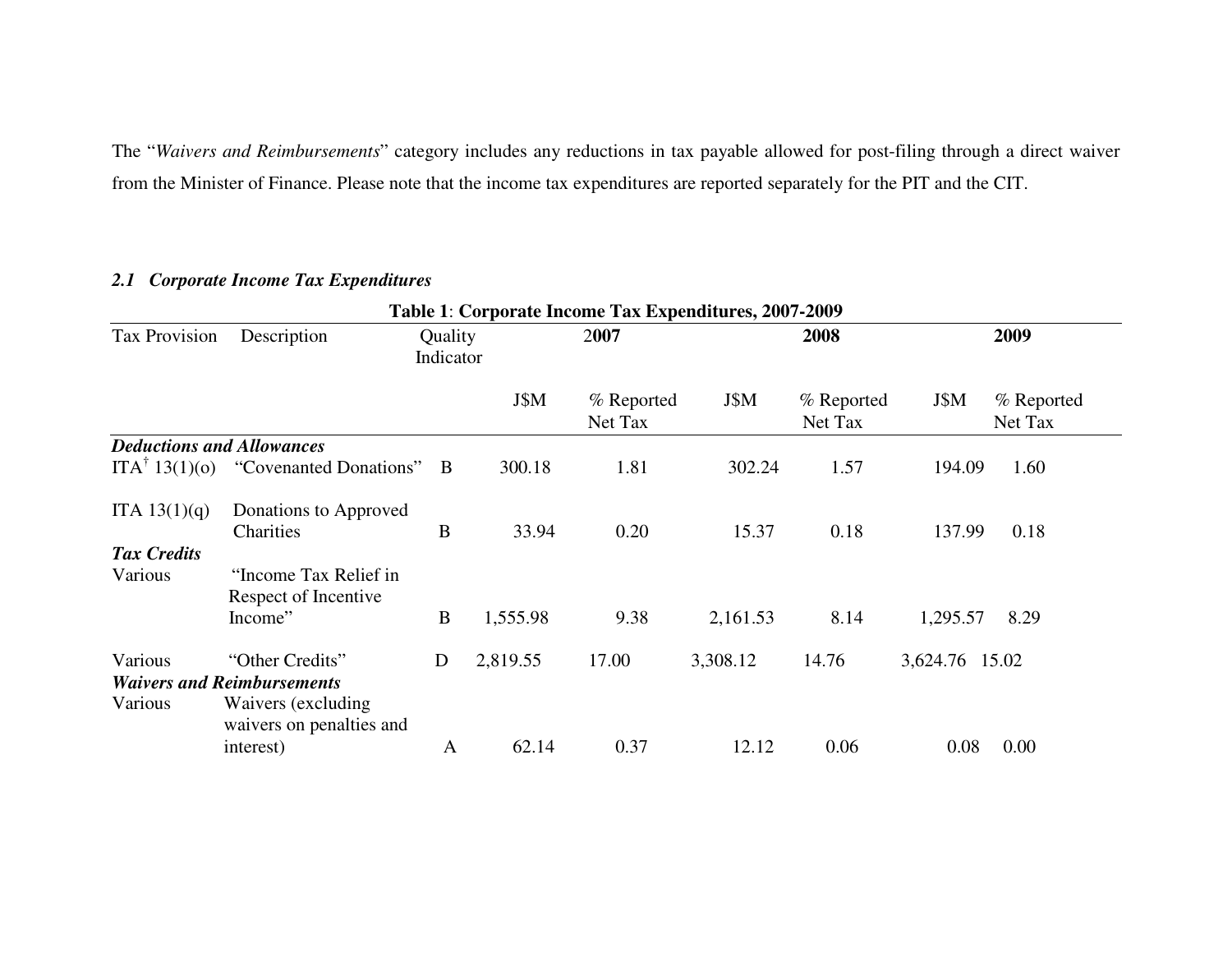| <b>Reported</b><br><b>TT</b><br>'Tax`<br>. Net | $\sim$ $\sim$<br>500<br>0.902.99 | 4.03<br>104<br>1Ο.<br>. | 770.7<br>10. |  |
|------------------------------------------------|----------------------------------|-------------------------|--------------|--|
|------------------------------------------------|----------------------------------|-------------------------|--------------|--|

*Source*: Computed by Eric Hutton with the assistance of selected officials from the Ministry of Finance and the Public Service. Notes: The abolition of particular tax expenditure would not necessarily yield the full tax revenues shown in the table. Discrepancies due to rounding. The standard approach adopted was to measure each tax expenditure in isolation i.e. ascertaining the cost of an individual expenditure with the assumption that all other tax expenditures remained in place. Moreover, it is inaccurate to simply aggregate the individual tax expenditure figures (see Hutton (2010, p. 2) for further discussion). †*Income Tax Act*. Estimates are for the respective calendar years. "Reported Net Tax" or Net Tax Payable is essentially, the total amount of tax that the taxpayers are required to pay over to the Revenue (i.e. when the value is positive) or the total amount of tax owed to the taxpayers by the Revenue in the case where there is a credit.

# *2.2 Personal Income Tax Expenditures<sup>7</sup>*

|                                                      |                                    |                      |       | Table 2: Personal Income Tax Expenditures, 2007-2009 |        |                       |        |                       |
|------------------------------------------------------|------------------------------------|----------------------|-------|------------------------------------------------------|--------|-----------------------|--------|-----------------------|
| <b>Tax Provision</b>                                 | Description                        | Quality<br>Indicator |       | 2007                                                 |        | 2008                  |        | 2009                  |
|                                                      |                                    |                      | J\$M  | % Reported<br>Net Tax                                | J\$M   | % Reported<br>Net Tax | J\$M   | % Reported<br>Net Tax |
| <b>Exemptions</b><br>ITA $13(1)(i)$ ,<br>$(u)$ $(j)$ | <b>Pension Contributions</b>       | $\mathcal{C}$        | 99.05 | 4.10                                                 | 102.95 | 4.00                  | 127.29 | 5.80                  |
| <b>Deductions and Allowances</b><br>ITA $12(c)(o)$   | Pension and Old Age<br>Relief      | $\mathsf{C}$         | 50.10 | 2.10                                                 | 47.04  | 1.80                  | 39.37  | 1.80                  |
| ITA $12(c)(o)$                                       | <b>Other Pension</b><br>Exemptions | $\mathsf{C}$         | 46.42 | 1.90                                                 | 16.57  | 0.60                  | 44.07  | 2.00                  |

<sup>6</sup> This is the total net tax reported on submitted tax returns on file in the ICTAS database (not actual revenue collections).

These estimates relate specifically to the individual income taxpayers (self-employed) rather than to the PAYE employees who are not usually required to file income tax returns.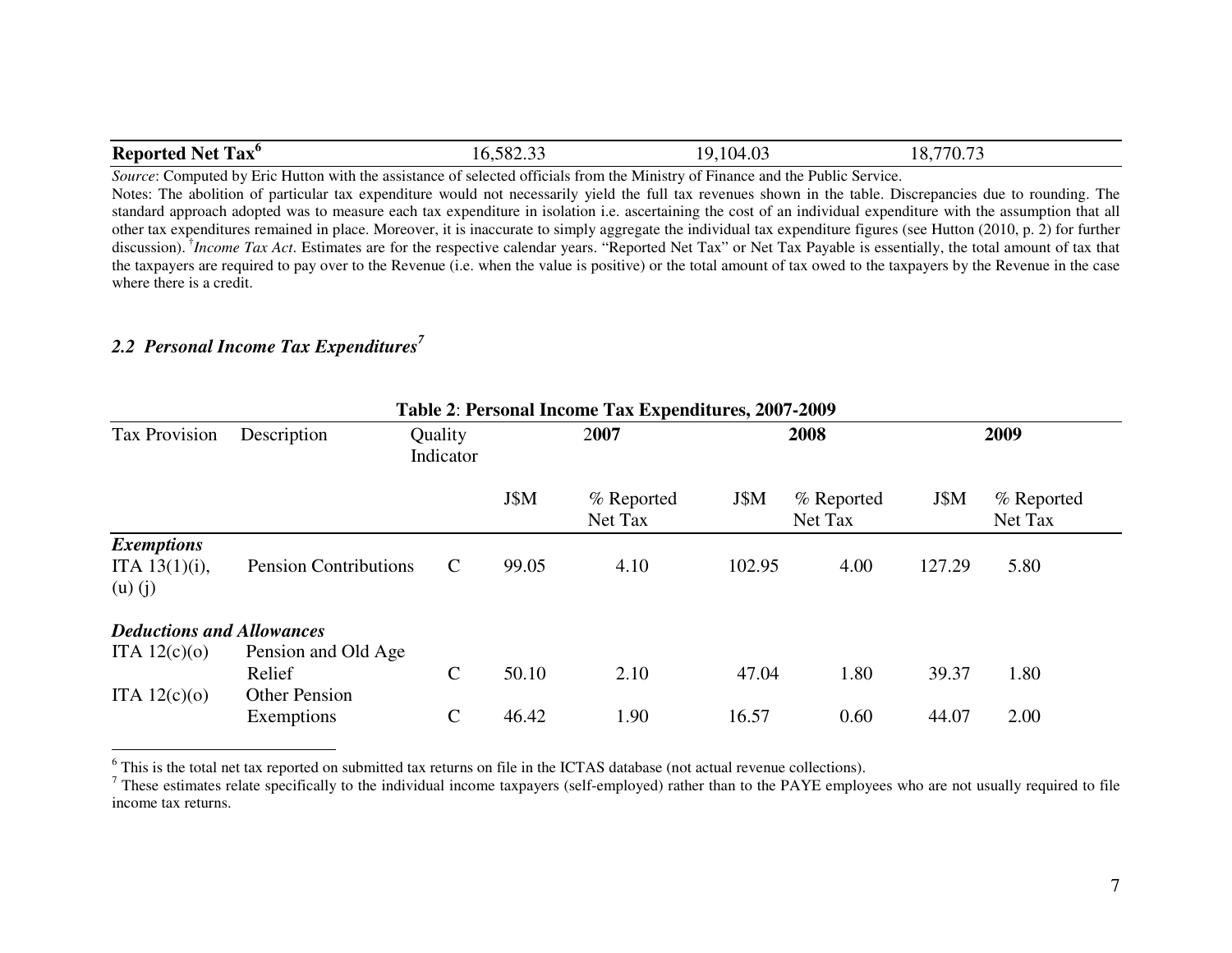| <b>Reported Net Tax</b>          |                                                                                                   |                     | 2,409.42      |              | 2,589.28     |              | 2,183.99      |              |
|----------------------------------|---------------------------------------------------------------------------------------------------|---------------------|---------------|--------------|--------------|--------------|---------------|--------------|
| Various                          | <b>Waivers and Reimbursements</b><br>Waivers (excluding)<br>waivers on penalties<br>and interest) | A                   | 37.90         | 0.02         | 0.74         | 0.00         |               |              |
| Various                          | "Other Credits"                                                                                   | D                   | 50.11         | 2.10         | 26.22        | 1.00         | 17.96         | 0.80         |
| <b>Tax Credits</b><br>Various    | "Income Tax Relief in<br>Respect of Incentive<br>Income"                                          | B                   | 13.50         | 0.60         | 3.73         | 0.10         | 7.97          | 0.40         |
| ITA $13(1)(0)$<br>ITA $13(1)(0)$ | "Covenanted Donations"<br>Donations to Approved<br>Charities                                      | $\overline{B}$<br>B | 13.67<br>2.60 | 0.60<br>0.10 | 6.36<br>4.99 | 0.20<br>0.20 | 3.04<br>11.35 | 0.10<br>0.50 |
|                                  |                                                                                                   |                     |               |              |              |              |               |              |

 Notes: The abolition of particular tax expenditure would not necessarily yield the full tax revenues shown in the table. Discrepancies due to rounding. The standard approach adopted was to measure each tax expenditure in isolation i.e. ascertaining the cost of an individual expenditure with the assumption that all other tax expenditures remained in place. Moreover, it is inaccurate to simply aggregate the individual tax expenditure figures (see Hutton (2010, p. 2) for further discussion). Pension Contributions include contributions to superannuation funds, retirement funds, and other funds approved by the Minister. The deduction ITA 12(c) (which includes income tax exemptions for wound, disability and war pensions and gratuities) is now disaggregated into "Pension & Old Age Relief" and "Other Pension Exemptions". Estimates are for the respective calendar years. "Reported Net Tax" or Net Tax Payable is essentially, the total amount of tax that the taxpayers are required to pay over to the Revenue (i.e. when the value is positive) or the total amount of tax owed to the taxpayers by the Revenue in the case where there is a credit.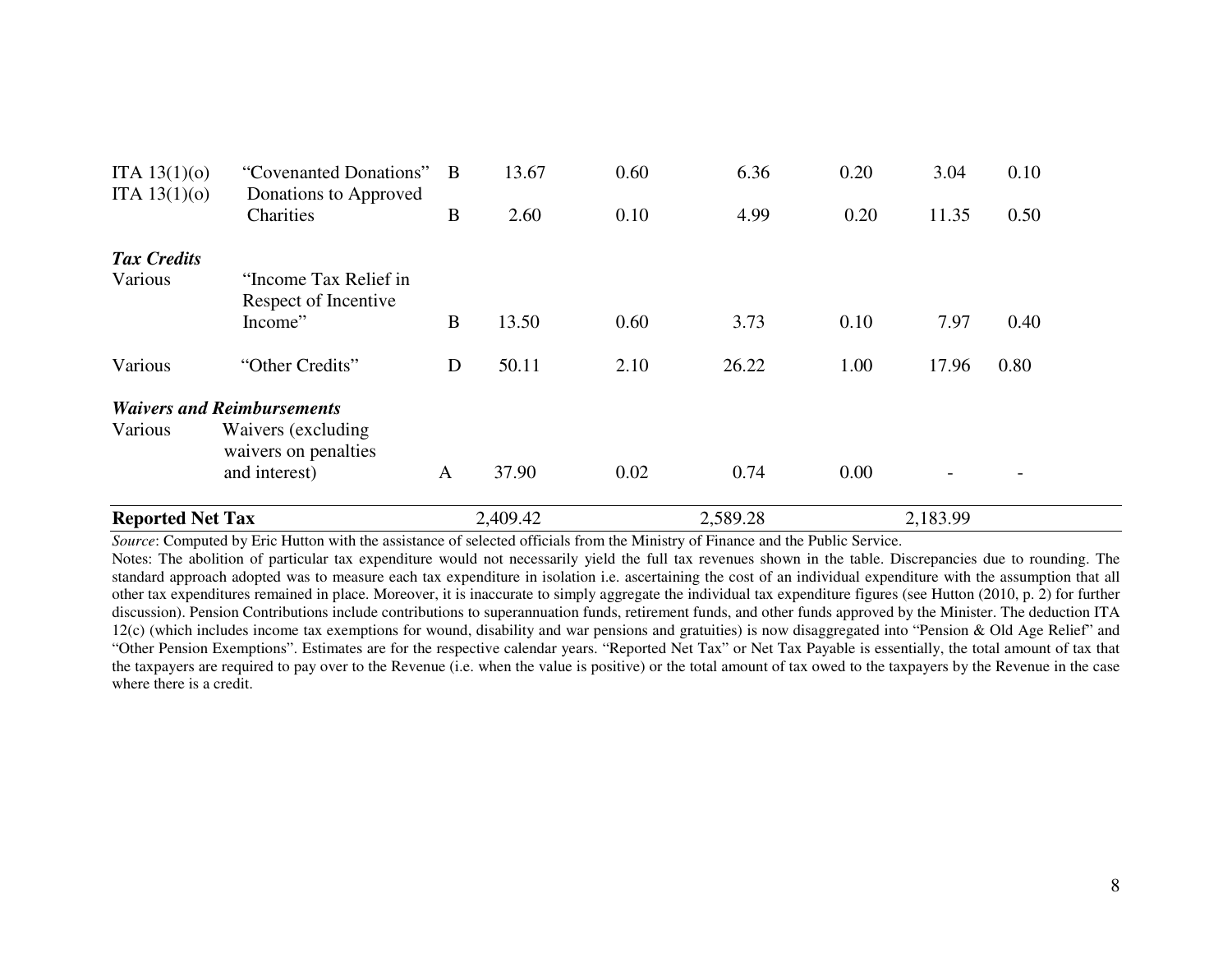### **3.0 Education Tax Expenditures**

There are only two tax expenditures for education tax identified, both provided for under the *Education Tax Act*. While the method for determining the value of these tax expenditure involves a simple extrapolation of data which should be reported on the tax forms, analysis of the tax return data indicates that the data collected are likely unrepresentative. An 'F' rating has been assigned to the tax expenditures as a result of the data issues, which typically indicates that either there is insufficient data available to conduct an estimate, or that data issues are such that the margin of error is likely larger than the estimate. In this case, as the data issue is that only an unknown proportion of the tax return data appear to be available, while the degree of accuracy of the estimates cannot be determined, the values provided should represent a minimum value for the costs.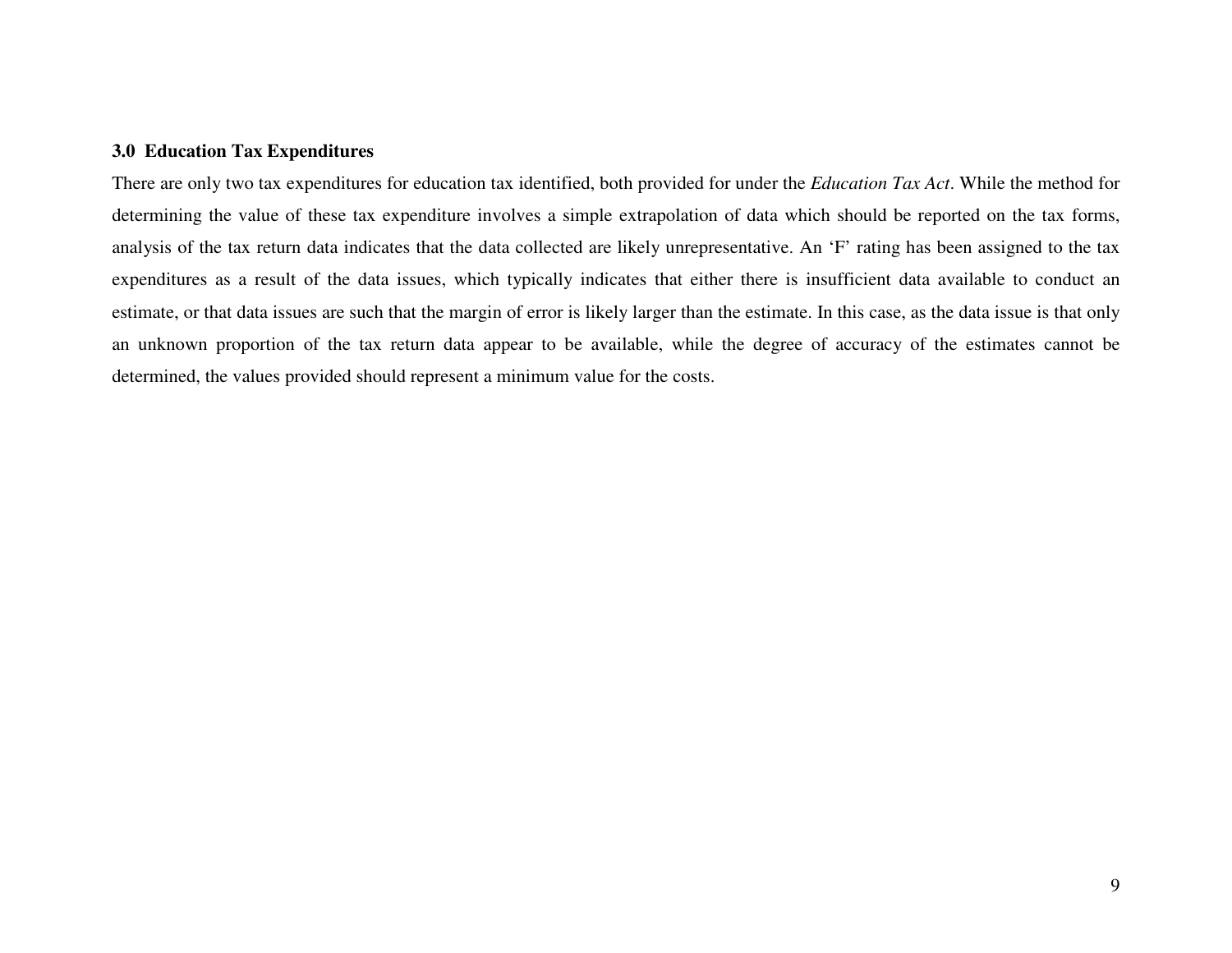|                          |                                                                                                                   |                      |          | Table 3: Education Tax Expenditures, 2007-2009 |          |                       |          |                       |
|--------------------------|-------------------------------------------------------------------------------------------------------------------|----------------------|----------|------------------------------------------------|----------|-----------------------|----------|-----------------------|
| <b>Tax Provision</b>     | Description                                                                                                       | Quality<br>Indicator |          | 2007                                           |          | 2008                  |          | 2009                  |
|                          |                                                                                                                   |                      | J\$M     | % Reported<br>Net Tax                          | J\$M     | % Reported<br>Net Tax | J\$M     | % Reported<br>Net Tax |
| <b>Education Tax Act</b> |                                                                                                                   |                      |          |                                                |          |                       |          |                       |
| 7(1)(d),(e)              | Exemption from the<br>employers' portion of<br>education tax for parish<br>council and municipal<br>corporations. | $\mathbf{F}$         | 1.74     | 0.01                                           | 0.00     | 0.00                  | 0.00     | 0.00                  |
|                          | <b>Waivers and Reimbursements</b>                                                                                 |                      |          |                                                |          |                       |          |                       |
| Various                  | Waivers (excluding)<br>waivers on penalties and<br>interest)                                                      | A                    | 0.45     | 0.00                                           | 0.19     | 0.00                  |          |                       |
| <b>Reported Net Tax</b>  |                                                                                                                   |                      | 1,854.27 |                                                | 2,209.80 |                       | 2,270.42 |                       |

 Notes: The abolition of particular tax expenditure would not necessarily yield the full tax revenues shown in the table. Discrepancies due to rounding. The standard approach adopted was to measure each tax expenditure in isolation i.e. ascertaining the cost of an individual expenditure with the assumption that all other tax expenditures remained in place. Moreover, it is inaccurate to simply aggregate the individual tax expenditure figures (see Hutton (2010, p. 2) for further discussion). Estimates are for the respective calendar years. "Reported Net Tax" or Net Tax Payable is essentially, the total amount of tax that the taxpayers are required to pay over to the Revenue (i.e. when the value is positive) or the total amount of tax owed to the taxpayers by the Revenue in the case where there is a credit.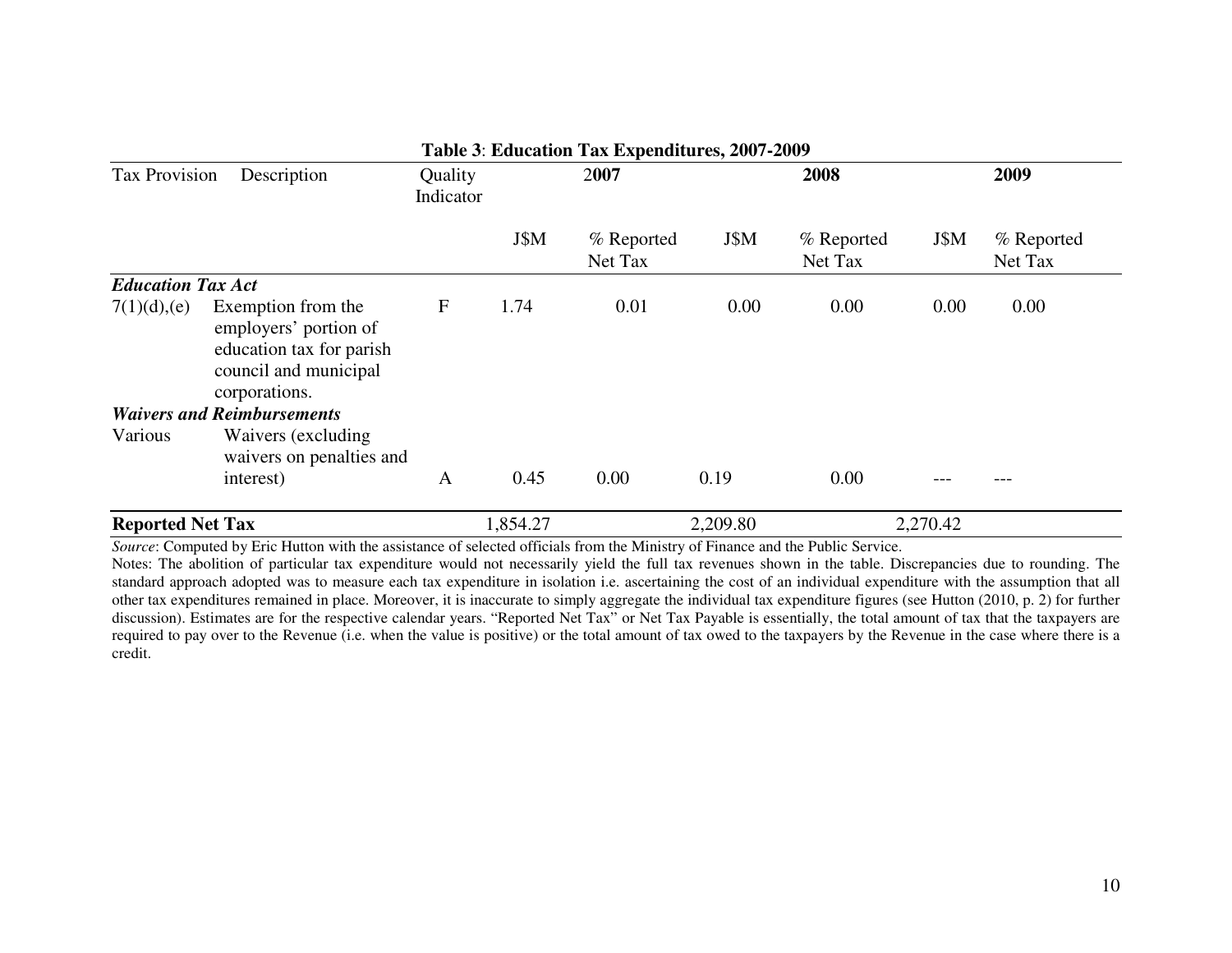### **4.0 General Consumption Tax Expenditures**

The tax expenditures for the GCT are broken down based on the legislation which grants the tax expenditure. GCT expenditures are provided for under the *GCT Act*, various incentive Acts, defined in the charters of some organizations, or through waivers allowed under various pieces of legislation such as the *GCT Act* and the Constitutional powers of the Minister of Finance.

Under the *GCT Act*, tax expenditures typically fall under three major categories<sup>8</sup>; special treatment outlined in the Act, zero-rating provided for under the First Schedule, and exemptions provided for under the Third Schedule. For the zero-rating and exemptions schedules, the expenditure estimates have been summarized by broad categories. For example, the "Basic Food" tax expenditure is the summary of over 15 separate provisions under the Third Schedule. While detailed data on the importation of the individual product categories are available from the customs records, similar data are unavailable for supplies coming from domestic production. As a result, providing any further disaggregation of the estimates would result in unacceptable increases in the margins of error.

While there are a number of tax incentive Acts providing exemption from payment of GCT, either for imports or domestic acquisitions, most of these are with respect to purchases by businesses engaged in taxable activity. As such, these exemptions are more of a cash flow assistance rather than a tax expenditure benefit for the business, as the business would be entitled to an input tax credit for any tax which they could be required to pay. Tax incentives directed at unregistered activity is the sole exception where a tax expenditure is occurring.

<sup>&</sup>lt;sup>8</sup> It is important to note that there is a new GCT expenditure that is presented in this report i.e. a tax expenditure for the reduced import base of the GCT caused by the current policy of excluding the Customs User Fee (CUF) and Standard Compliance Fee (SCF) from the GCT (imports) base.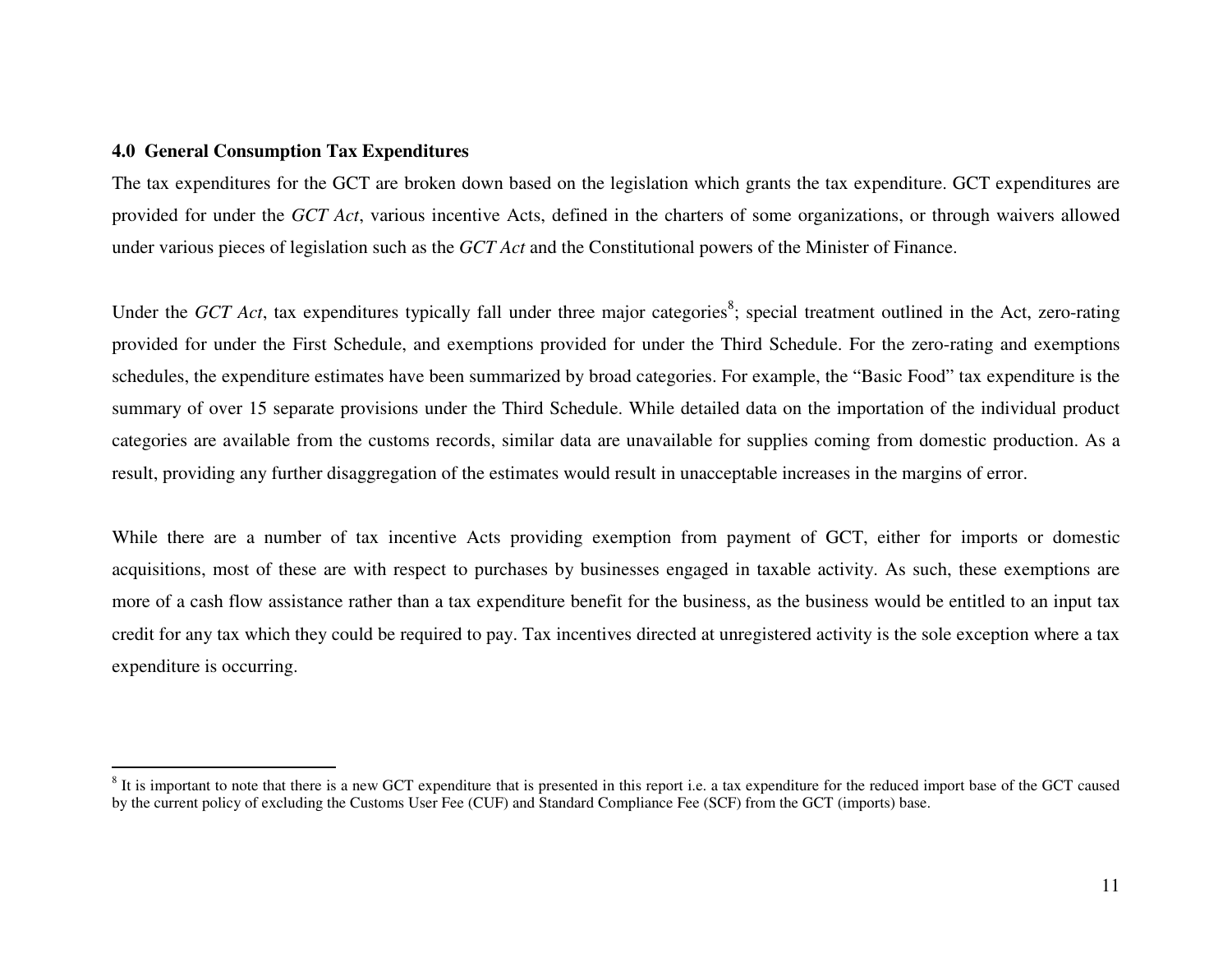The Charter for the University of the West Indies provides for certain exemptions from GCT. The tax expenditure estimate values reported strictly pertain to GCT exempted on imports.

On the other hand, the "Waivers" category only includes those waivers granting reductions in tax payable at time of import. It is important to note however that no data were available on any waivers, reimbursements or refunds post-payment of the tax.

|                       |                                        |                      |          | Table 4: General Consumption Tax Expenditures, 2007-2009 |          |                       |          |                       |
|-----------------------|----------------------------------------|----------------------|----------|----------------------------------------------------------|----------|-----------------------|----------|-----------------------|
| Tax Provision         | Description                            | Quality<br>Indicator |          | 2007                                                     |          | 2008                  |          | 2009                  |
|                       |                                        |                      | J\$M     | % Reported<br>Net Tax                                    | J\$M     | % Reported<br>Net Tax | J\$M     | % Reported<br>Net Tax |
| <b>GCT</b> Act        |                                        |                      |          |                                                          |          |                       |          |                       |
| Section 4             | Reduced base<br>on imports             | $\mathbf{A}$         | 38.82    | 0.1                                                      | 37.47    | 0.1                   | 20.67    | 0.0                   |
| Section 4             | Reduced rate for                       |                      |          |                                                          |          |                       |          |                       |
|                       | for Tourism                            | $\mathbf{A}$         | 4,729.36 | 7.6                                                      | 5,598.78 | 8.3                   | 6,921.34 | 10.8                  |
|                       | <b>Reduced Tax Base</b><br>for Tourism | $\mathbf{A}$         | 548.43   | 0.9                                                      | 593.81   | 0.9                   | 370.74   | 0.6                   |
| <b>First Schedule</b> | Airline Industry                       | $\mathbf C$          | 6.73     | 0.00                                                     | 8.87     | 0.0                   | 10.86    | $0.0\,$               |
| <b>First Schedule</b> | Designated Educational<br>Supplies     | $\mathbf C$          | 13.80    | 0.00                                                     | 16.41    | 0.0                   | 18.70    | $0.0\,$               |

First Schedule Designated Health Care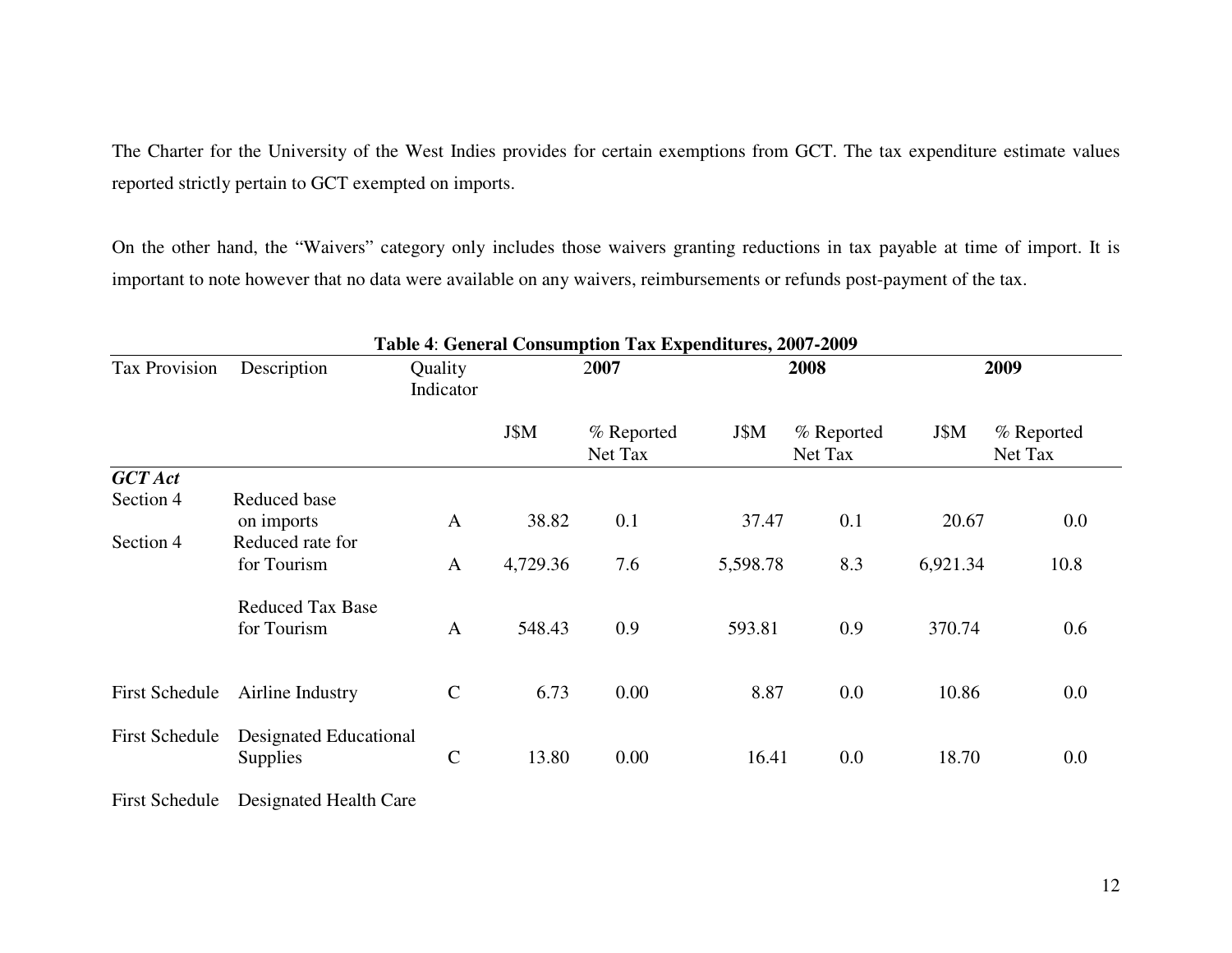| <b>Supplies</b>                                           | 50.41 | 0.10 | 51.83 | 0.1 | 55.05 | 0.1 |
|-----------------------------------------------------------|-------|------|-------|-----|-------|-----|
| First Schedule Religious or Charitable<br><b>Purposes</b> | 0.42  | 0.00 | 3.01  | 0.0 | 0.67  | 0.0 |

| Tax Provision             | Description                                                       | Quality<br>Indicator |          | 2007                  |          | 2008                  |          | 2009                  |
|---------------------------|-------------------------------------------------------------------|----------------------|----------|-----------------------|----------|-----------------------|----------|-----------------------|
|                           |                                                                   |                      | J\$M     | % Reported<br>Net Tax | J\$M     | % Reported<br>Net Tax | J\$M     | % Reported<br>Net Tax |
|                           | Third Schedule Designated Inputs into<br>Agriculture and Fishing  | $\mathbf C$          | 324.93   | 0.5                   | 317.01   | 0.5                   | 260.65   | 0.4                   |
| Third Schedule Basic Food |                                                                   | $\mathbf C$          | 4,681.03 | 7.5                   | 5,745.65 | 8.6                   | 6,094.43 | 9.5                   |
| Third Schedule Buses      |                                                                   | B                    | 1,307.63 | 2.1                   | 253.67   | 0.4                   | 45.38    | 0.1                   |
|                           | Third Schedule Computers for<br><b>Designated Bodies</b>          | $\mathbf C$          | 91.21    | 0.9                   | 681.69   | 1.0                   | 258.16   | 0.4                   |
|                           | Third Schedule Designated Educational<br><b>Supplies</b>          | $\mathbf C$          | 92.00    | 0.1                   | 96.44    | 0.1                   | 96.04    | 0.1                   |
|                           | Third Schedule Designated Energy<br><b>Conservation Equipment</b> | B                    | 16.30    | 0.0                   | 25.85    | 0.0                   | 18.80    | 0.0                   |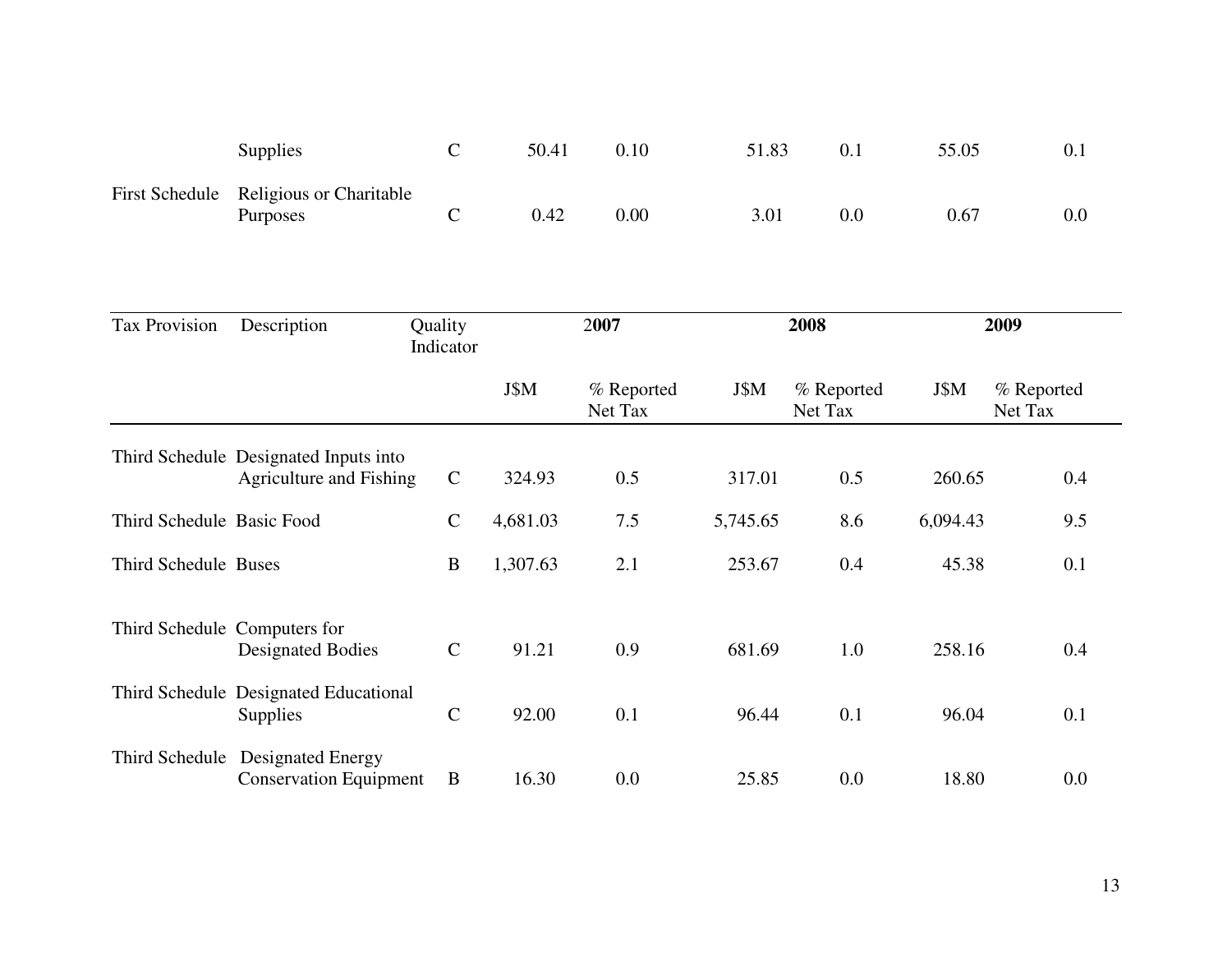| Tax Provision | Description                                                                    | Quality<br>Indicator |          | 2007                  |          | 2008                  |          | 2009                  |
|---------------|--------------------------------------------------------------------------------|----------------------|----------|-----------------------|----------|-----------------------|----------|-----------------------|
|               |                                                                                |                      | J\$M     | % Reported<br>Net Tax | J\$M     | % Reported<br>Net Tax | J\$M     | % Reported<br>Net Tax |
|               | Third Schedule Designated Health Care<br><b>Supplies</b>                       | $\mathsf{C}$         | 1,015.23 | 1.6                   | 1,178.17 | 1.8                   | 1,426.73 | 2.2                   |
|               | Third Schedule Designated Printing and<br><b>Printed Materials</b>             | $\mathbf C$          | 842.34   | 1.3                   | 2,045.54 | 3.0                   | 548.85   | 0.9                   |
|               | Third Schedule Designated Materials for<br>Religious or Charitable<br>Purposes | $\mathsf{C}$         | 2.09     | 0.0                   | 2.74     | 0.0                   | 2.10     | 0.0                   |
|               | Third Schedule Vehicles for Specified<br>Persons                               | $\, {\bf B}$         | 2,330.18 | 3.7                   | 949.99   | 1.4                   | 630.08   | 1.0                   |
|               | <b>Third Schedule Construction Services</b>                                    | $\mathbf C$          | 183.91   | 0.3                   | 256.04   | 0.4                   | 184.63   | 0.3                   |
|               | Third Schedule Residential Rental                                              | $\mathbf C$          | 890.96   | 1.4                   | 1,031.15 | 1.5                   | 1,146.24 | 1.8                   |
|               | Third Schedule Health Care and<br><b>Veterinary Services</b>                   | $\mathbf C$          | 152.07   | 0.2                   | 174.23   | 0.3                   | 189.91   | 0.3                   |
|               | <b>Third Schedule Education Services</b>                                       | $\mathsf{C}$         | 1,148.69 | 1.8                   | 1,277.76 | 1.9                   | 1,437.10 | 2.2                   |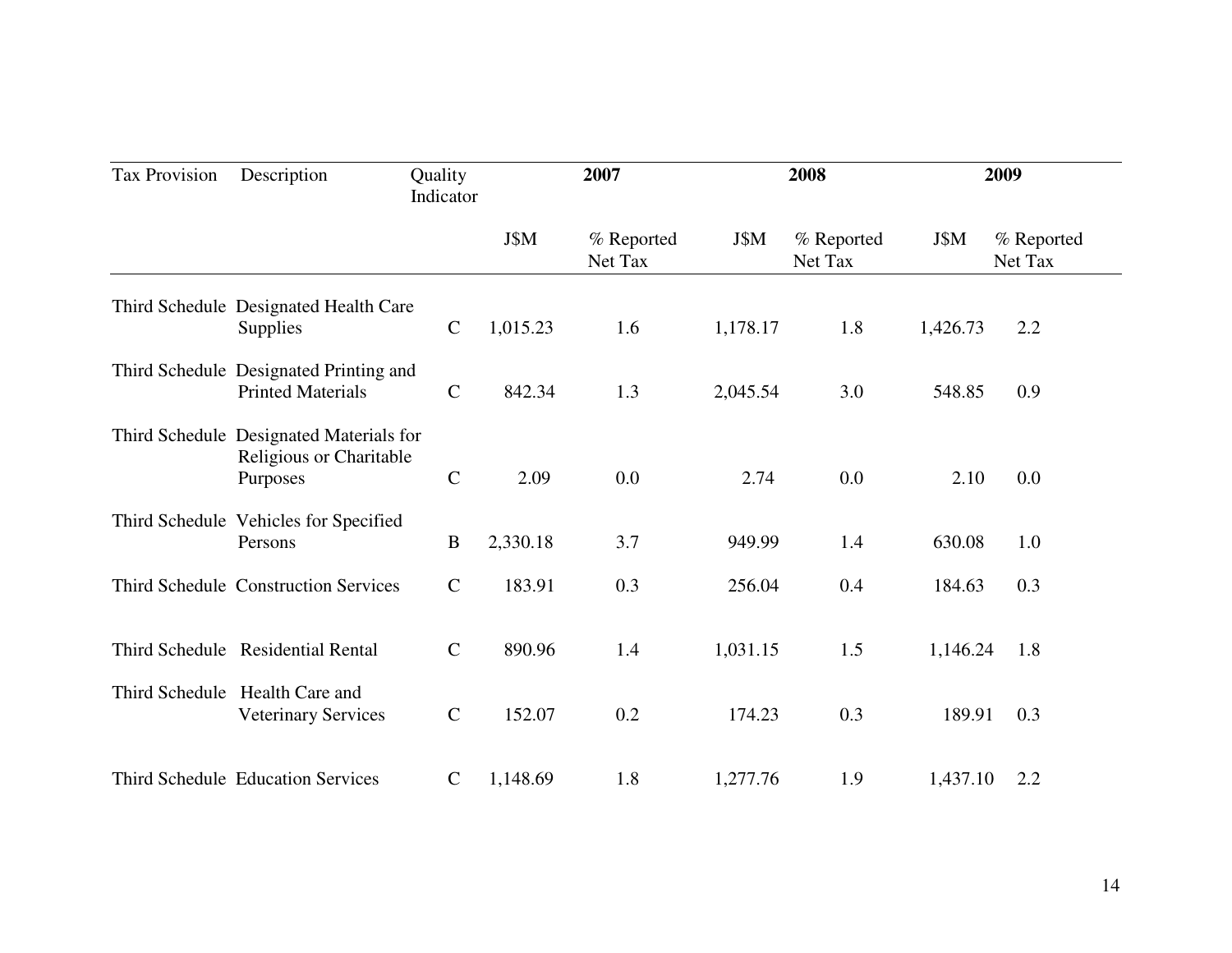| Third Schedule Life $\&$ Health Insurance B $1,644.22$ 2.6 |  | 3,723.89 5.6 4,174.41 6.5 |  |  |
|------------------------------------------------------------|--|---------------------------|--|--|
|                                                            |  |                           |  |  |

| <b>Tax Provision</b>                        | Description                                | Quality<br>Indicator |          | 2007                  |          | 2008                  |          | 2009                  |
|---------------------------------------------|--------------------------------------------|----------------------|----------|-----------------------|----------|-----------------------|----------|-----------------------|
|                                             |                                            |                      | J\$M     | % Reported<br>Net Tax | J\$M     | % Reported<br>Net Tax | J\$M     | % Reported<br>Net Tax |
| Third Schedule Water Supply                 |                                            | $\mathbf C$          | 433.93   | 0.7                   | 588.63   | 0.9                   | 681.18   | 1.1                   |
|                                             | Third Schedule Electricity Supply          | B                    | 3,562.33 | 5.7                   | 4,486.01 | 6.7                   | 5,006.47 | 7.8                   |
|                                             | Third Schedule Financial Services          | $\bf{B}$             | 4,866.05 | 7.8                   | 6,274.37 | 9.4                   | 7,375.31 | 11.5                  |
|                                             | Third Schedule Petroleum Fuels             | $\mathbf C$          | 432.57   | 0.7                   | 471.35   | 0.7                   | 552.49   | 0.9                   |
| <b>Incentive Acts</b><br>Hotel<br>Incentive | Imports for the tourist<br>industry        | $\mathbf{A}$         | 127.89   | 0.2                   | 450.06   | 0.7                   | 68.99    | 0.1                   |
| Motion<br>Picture<br>Incentive              | Imports for the motion<br>picture industry | $\mathbf{A}$         | 8.15     | 0.0                   | 8.12     | 0.0                   | 6.21     | 0.0                   |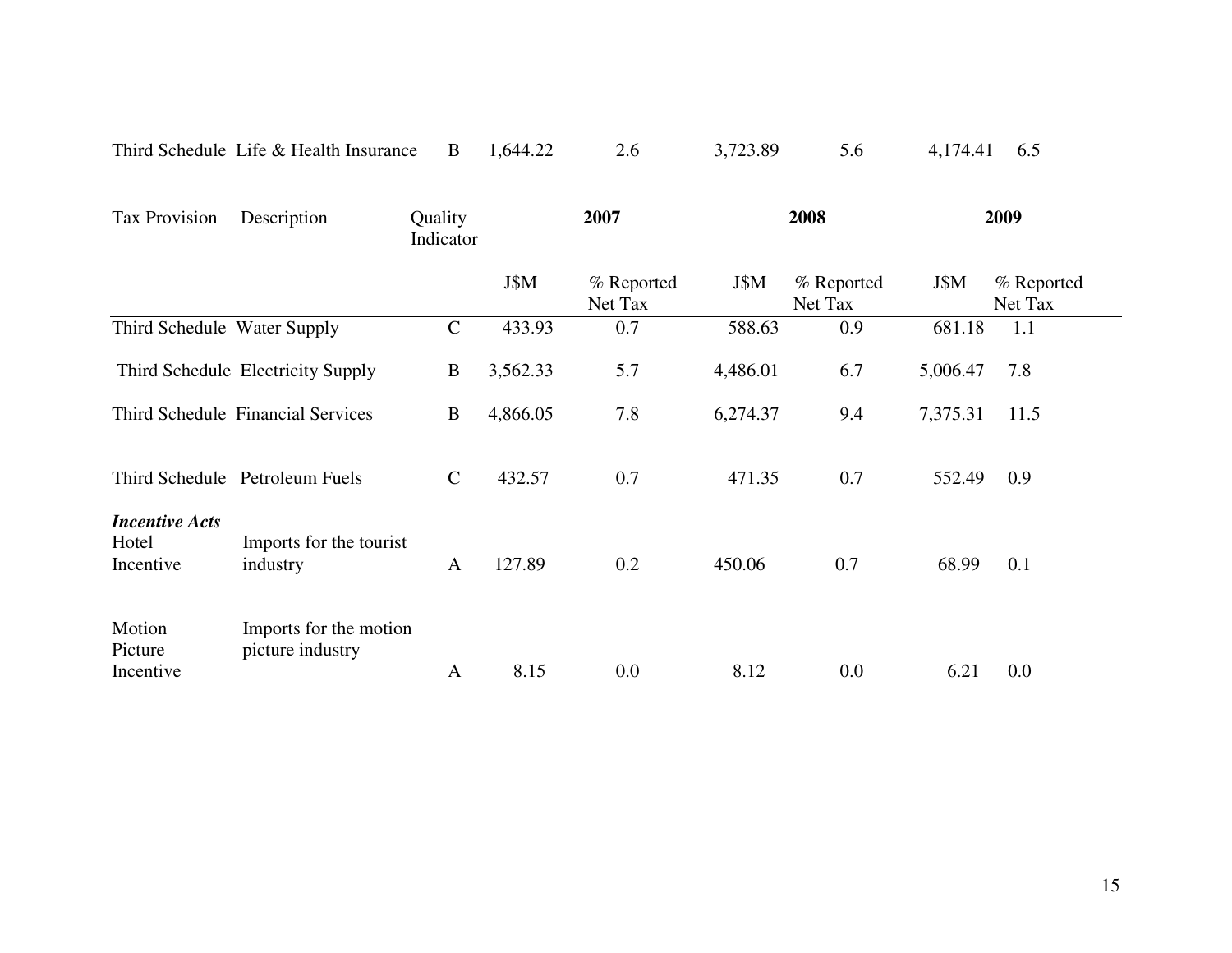| <b>Tax Provision</b>              | Description                          | Quality<br>Indicator |           | 2007                  |           | 2008                  |           | 2009                  |  |
|-----------------------------------|--------------------------------------|----------------------|-----------|-----------------------|-----------|-----------------------|-----------|-----------------------|--|
|                                   |                                      |                      | J\$M      | % Reported<br>Net Tax | J\$M      | % Reported<br>Net Tax | J\$M      | % Reported<br>Net Tax |  |
| Public                            | Imports for the public               |                      |           |                       |           |                       |           |                       |  |
| Transport<br>Incentive            | transport (corp. area)<br>program    | $\mathbf{A}$         | 84.35     | 0.1                   | 119.01    | 0.2                   | 4.01      | 0.0                   |  |
| World Cup                         | Imports for the                      |                      |           |                       |           |                       |           |                       |  |
| Incentive                         | World Cup                            | $\mathbf{A}$         | 5.68      | 0.0                   | 0.00      | 0.0                   | 0.0       | 0.0                   |  |
| <b>Other Acts or Charters</b>     |                                      |                      |           |                       |           |                       |           |                       |  |
| Separate Charter Education        |                                      | $\mathbf{A}$         | 89.42     | 0.1                   | 78.98     | 0.1                   | 86.18     | 0.1                   |  |
|                                   | Separate Charter Remission Under Own |                      |           |                       |           |                       |           |                       |  |
|                                   | Act                                  | $\mathbf{A}$         | 1.22      | 0.0                   | 3.00      | 0.0                   | 2.93      | $0.0\,$               |  |
| <b>Waivers and Reimbursements</b> |                                      |                      |           |                       |           |                       |           |                       |  |
| Waiver                            | <b>Full Waiver</b>                   | B                    | 4,617.22  | 7.4                   | 3,026.59  | 4.5                   | 3,793.06  | 5.9                   |  |
| Waiver                            | Partial Waiver                       | B                    | 219.48    | 0.4                   | 123.95    | 0.2                   | 8.91      | 0.0                   |  |
| Waiver                            | Waiver for Hybrid Cars               | B                    | 11.85     | 0.0                   | 15.48     | 0.0                   | 0.0       | 0.0                   |  |
| Waiver                            | Waiver for Hybrid Trucks             | B                    | 53.41     | 0.1                   | 8.27      | 0.0                   | 0.0       | 0.0                   |  |
| Waiver                            | Waiver for JUTA                      | B                    | 8.96      | 0.0                   | 1.69      | 0.0                   | 0.0       | $0.0\,$               |  |
| <b>Reported Net Tax</b>           |                                      |                      | 62,625.56 |                       | 67,088.60 |                       | 64,336.24 |                       |  |

 Notes: The abolition of particular tax expenditure would not necessarily yield the full tax revenues shown in the table. Discrepancies due to rounding. The standard approach adopted was to measure each tax expenditure in isolation i.e. ascertaining the cost of an individual expenditure with the assumption that all other tax expenditures remained in place. Moreover, it is inaccurate to simply aggregate the individual tax expenditure figures (see Hutton (2010, p. 2) for further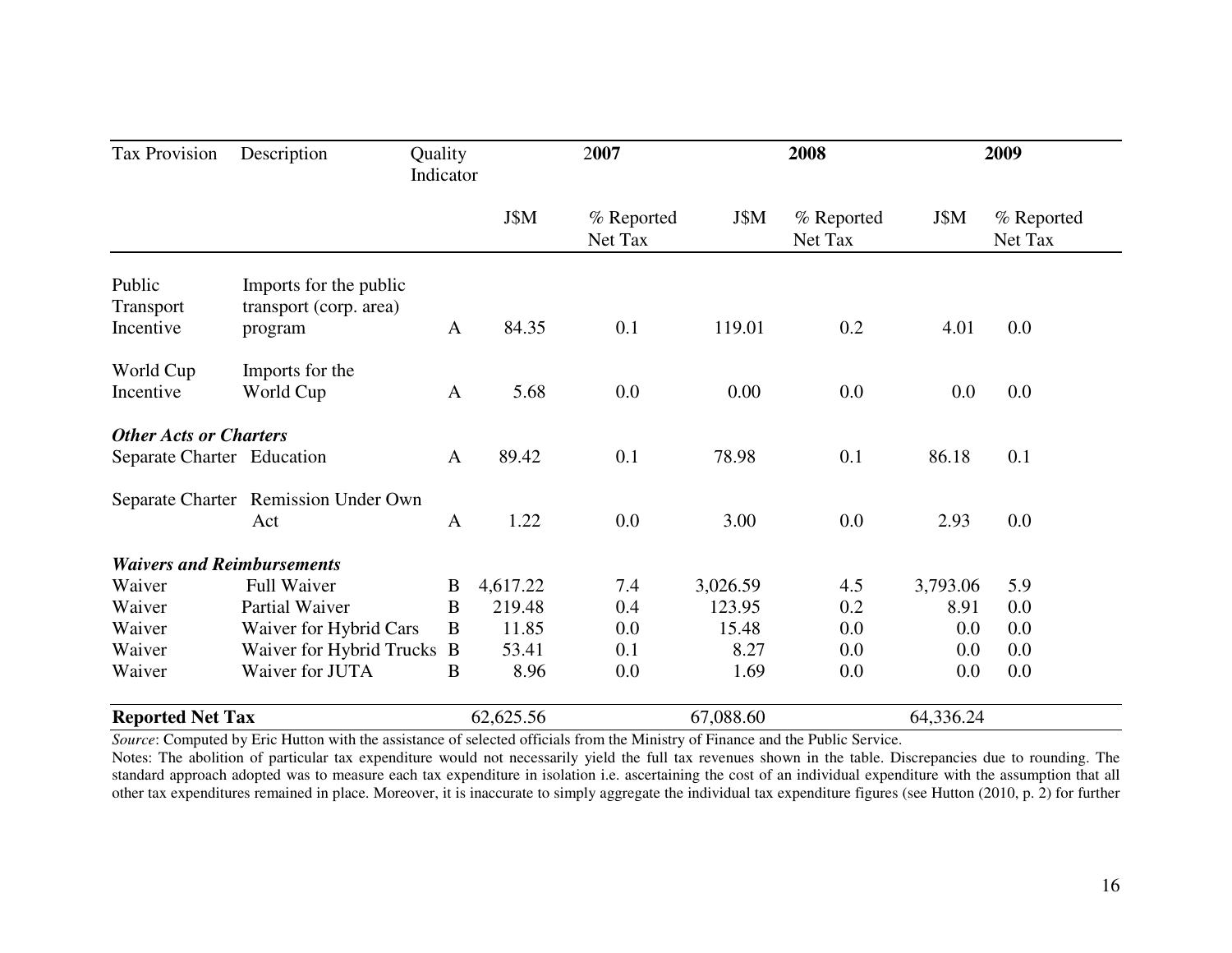discussion). Estimates are for the respective calendar years. "Reported Net Tax" or Net Tax Payable is essentially, the total amount of tax that the taxpayers are required to pay over to the Revenue (i.e. when the value is positive) or the total amount of tax owed to the taxpayers by the Revenue in the case where there is a credit.

### **5.0 Special Consumption Tax Expenditures**

The tax expenditures for the SCT are broken down first based on imports versus domestic supplies and then, under the Imports category, based on the legislation which grants the tax expenditure. Ideally these two categories should be merged and the tax expenditure estimates of domestic sales and imports combined but unfortunately the captured SCT return data does not provide sufficient information to properly disaggregate the reported tax expenditures by product type.

SCT expenditures are provided for under the *GCT Act*, which enacts the SCT, various incentive Acts, defined in the charters of some organizations, or through waivers allowed under various pieces of legislation such as the *GCT Act* and the Constitutional powers of the Minister of Finance.<sup>9</sup>

Under the *GCT Act*, the tax expenditures are related to the exemption schedule for the GCT. This is due to the change in the tax treatment of motor vehicles, which used to be taxed at special rates under the GCT, but are now taxed at the standard rate under the

 $9$  It is important to note that due to a change in the motor vehicle rate structure effective May 12, 2008 (to a situation where there is now the standard GCT rate applied to each imported motor vehicle in conjunction with an SCT rate depending on the actual *cc* rating, laden weight (in the case of pick-ups or buses) or seating capacity (for buses) of the vehicle), one will notice later a dramatic increase in the tax expenditures for the SCT in that year (compared with previous estimates in Hutton (2010, pp. 16-17)) as well as in 2009. This is a reasonable expectation as the SCT was applied to motor vehicles for the first time in Jamaica similar to tobacco, alcohol and fuel. Furthermore, unlike in Hutton (2010), the SCT expenditures are now disaggregated into two components i.e. specific and the *ad valorem* SCT.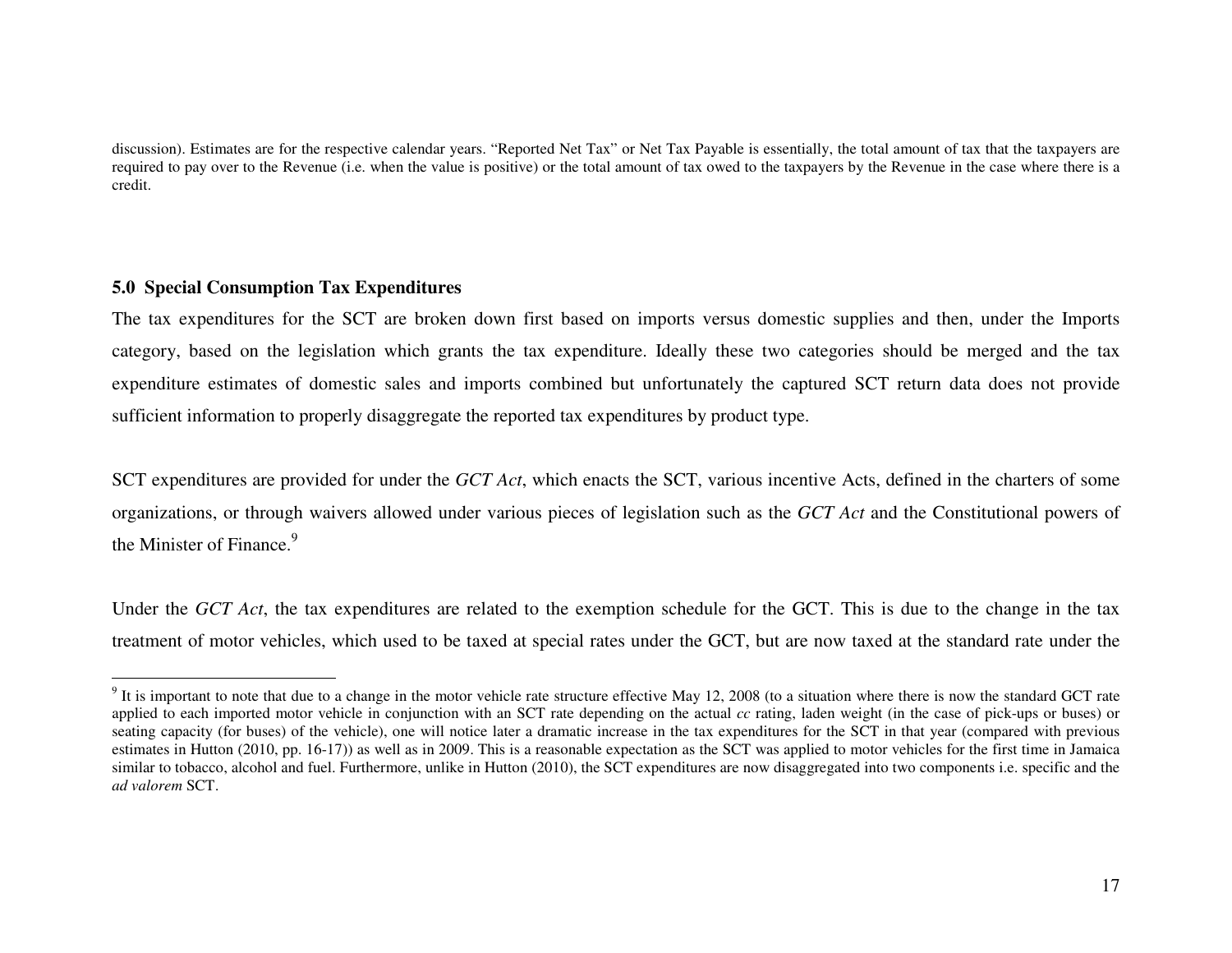GCT and have SCT applied. As a result, provisions in the Act which used to relate to relief for GCT for motor vehicles for certain purposes, were amended to allow for relief from SCT.

A number of tax incentive acts providing exemption from payment of SCT on designated supplies, petroleum fuels and motor vehicles for the most part.

The Charter for the University of the West Indies provides for certain exemptions from taxes under the *GCT Act*. The tax expenditure estimate values reported strictly pertain to SCT exempted on imports.

The "Waivers" category only includes those waivers granting reductions in tax payable at time of import, no data were available on any waivers, reimbursements, or refunds post-payment of the tax.

The "Domestic Sales" category is broken down by sales reported on the SCT as being exempt, versus sales reported on the SCT return as being zero-rated.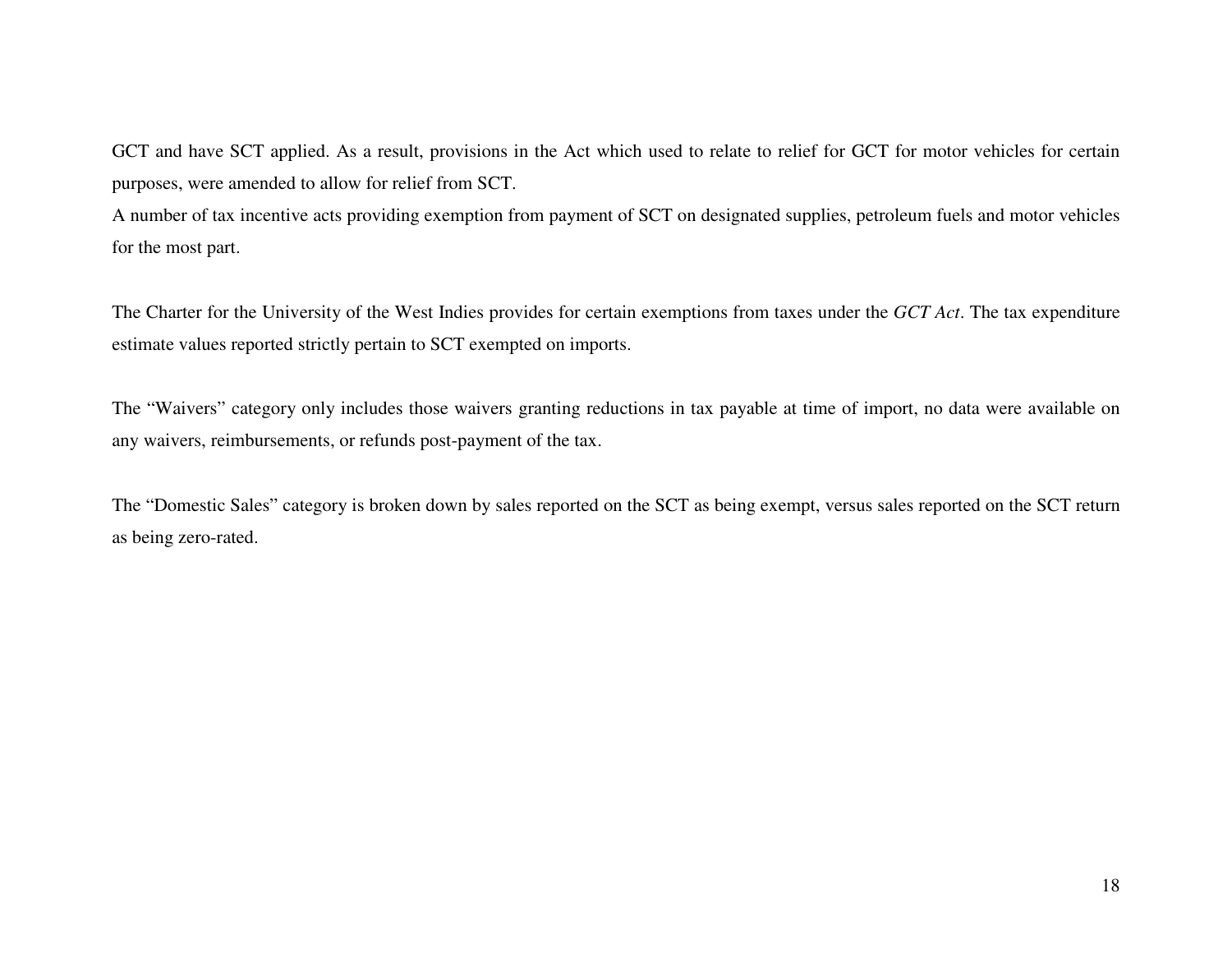| Tax Provision                              | Description                                    | Quality<br>Indicator | 2007    |                       | 2008                     | 2009                  |              |                       |  |
|--------------------------------------------|------------------------------------------------|----------------------|---------|-----------------------|--------------------------|-----------------------|--------------|-----------------------|--|
|                                            |                                                |                      | J\$M    | % Reported<br>Net Tax | J\$M                     | % Reported<br>Net Tax | J\$M         | % Reported<br>Net Tax |  |
| <b>Imports</b>                             |                                                |                      |         |                       |                          |                       |              |                       |  |
| <b>GCT Act</b>                             |                                                |                      |         |                       |                          |                       |              |                       |  |
|                                            | Imports for Agriculture A<br>and Fishing       |                      |         |                       | 37.81                    | 0.2                   | 54.43        | 0.2                   |  |
|                                            | Airline Industry                               |                      |         |                       |                          |                       |              |                       |  |
|                                            | Alcohol<br>Vehicle                             | $\mathbf{A}$         | 0.35    | 0.0<br>0.0            | 0.16<br>0.47             | 0.0<br>0.0            | 1.02<br>1.06 | $0.0\,$<br>0.0        |  |
|                                            |                                                |                      |         |                       |                          |                       |              |                       |  |
|                                            | <b>Buses</b><br>Vehicle                        |                      | $0.0\,$ | 0.0                   | 13.77                    | 0.0                   | 4.94         | 0.0                   |  |
|                                            | Vehicles for specified<br>persons              | $\mathbf{A}$         |         |                       | 473.74                   | 2.9                   | 840.47       | 3.2                   |  |
| <b>Incentive Acts</b>                      |                                                |                      |         |                       |                          |                       |              |                       |  |
| Free Zone<br>Incentive                     | Imports of free zone<br>company (Tobacco)      | $\mathbf{A}$         | 0.11    | 0.0                   | $\overline{\phantom{a}}$ | 0.0                   | $0.0\,$      | 0.0                   |  |
|                                            | Vehicles                                       |                      | $0.0\,$ | 0.0                   | 0.0                      | 0.0                   | 0.63         | 0.0                   |  |
| <b>Bauxite</b> and<br>Alumina<br>Incentive | Imports by Bauxite<br>and Alumina<br>companies | $\mathbf{A}$         |         | 0.0                   | 10.42                    | 0.1                   | 28.46        | 0.1                   |  |

### **Table 5.1**: **Special Consumption Tax (***Ad Valorem***) Expenditures, 2007-2009**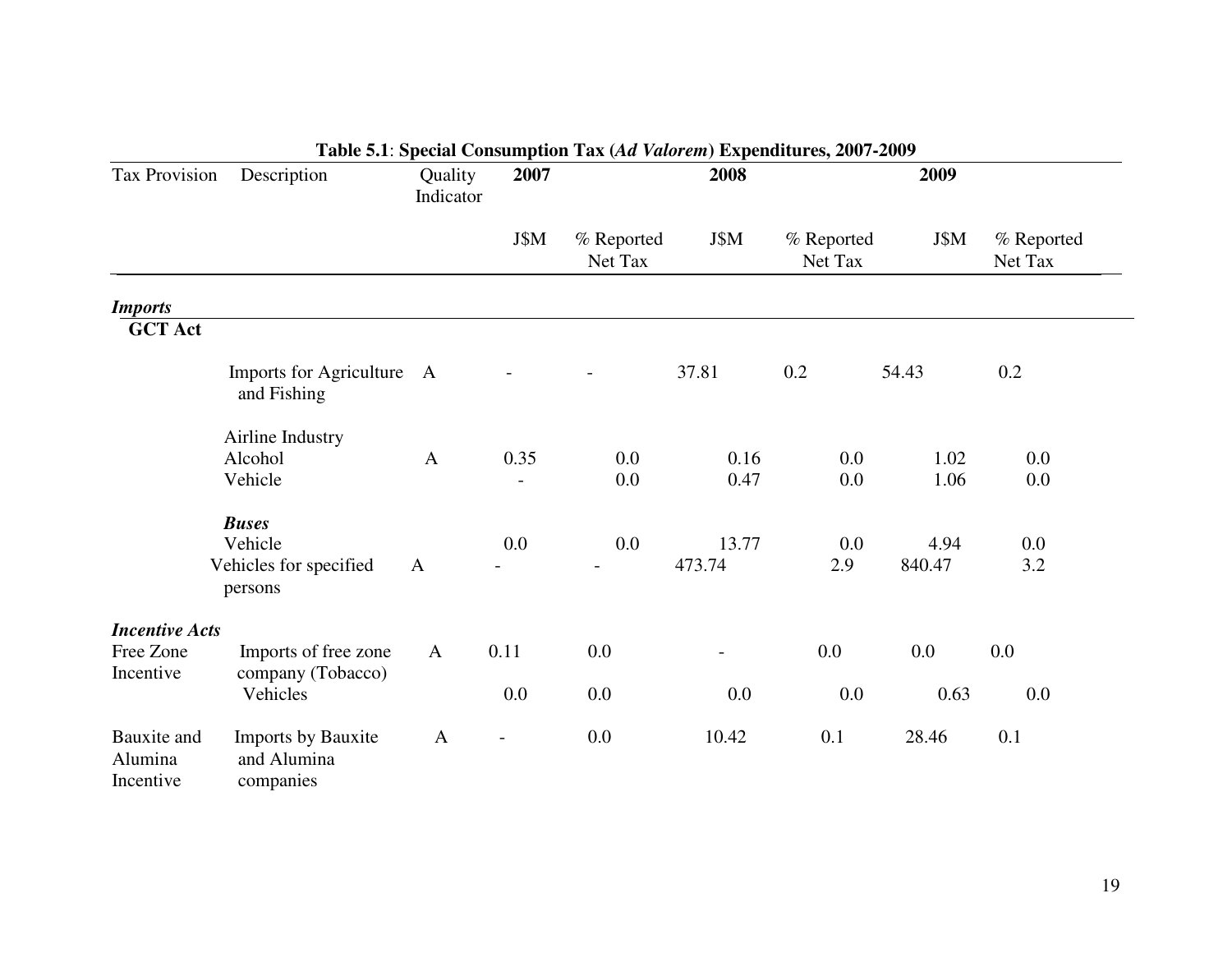| <b>Motion Picture</b><br>Incentives                                     | Imports by motion<br>Studio                                  | A | $\overline{\phantom{0}}$ | 0.0     | 1.38      | 0.0 | 5.39      | 0.0     |
|-------------------------------------------------------------------------|--------------------------------------------------------------|---|--------------------------|---------|-----------|-----|-----------|---------|
| Public<br><b>Transport</b><br>Incentive                                 | Imports for the public<br>transport (corp area)<br>programme | A | $\overline{\phantom{0}}$ | $0.0\,$ | 0.78      | 0.0 | 0.53      | $0.0\,$ |
| <b>Other Act or Charters</b><br>University of<br>West Indies<br>Charter | Imports for educational<br>purpose                           | A | $\overline{\phantom{a}}$ | 0.0     | 5.80      | 0.0 | 5.27      | 0.0     |
| <b>Waivers and Reimbursements</b>                                       |                                                              |   |                          |         |           |     |           |         |
| Various                                                                 | Waivers on imports                                           | A | 0.06                     | 0.0     | 385.15    | 2.4 | 1,938.89  | 7.5     |
|                                                                         | <b>Reported Net Tax</b> (i.e. Ad valorem + Specific)         |   | 13,247.16                |         | 16,225.96 |     | 25,987.72 |         |

 Notes: The abolition of particular tax expenditure would not necessarily yield the full tax revenues shown in the table. Discrepancies due to rounding. The standard approach adopted was to measure each tax expenditure in isolation i.e. ascertaining the cost of an individual expenditure with the assumption that all other tax expenditures remained in place. Moreover, it is inaccurate to simply aggregate the individual tax expenditure figures (see Hutton (2010, p. 2) for further discussion). Estimates are for the respective calendar years. "Reported Net Tax" or Net Tax Payable is essentially, the total amount of tax that the taxpayers are required to pay over to the Revenue (i.e. when the value is positive) or the total amount of tax owed to the taxpayers by the Revenue in the case where there is a credit.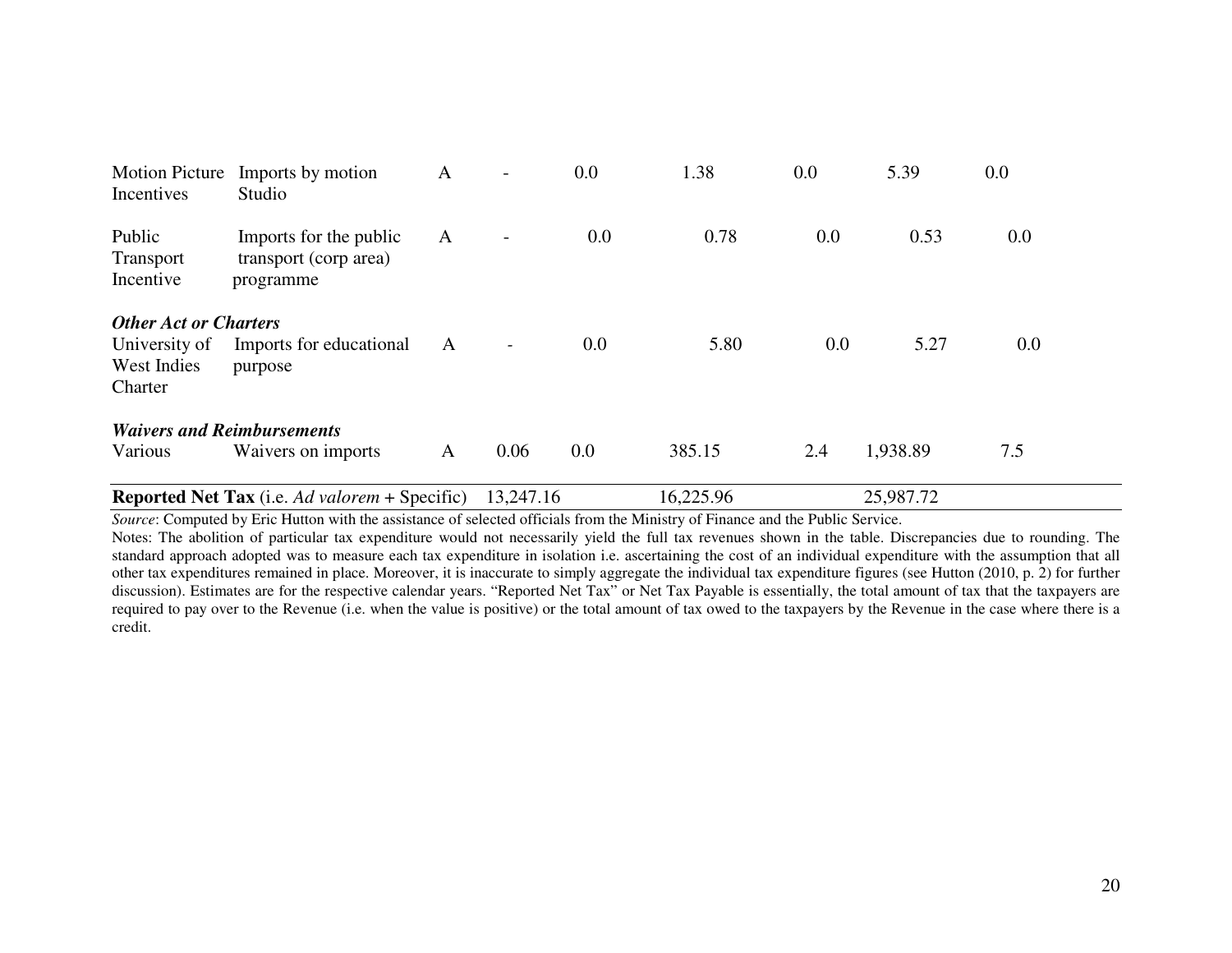| Tax Provision                                   | Description                                           | Quality<br>Indicator | 2007         |                       | 2008         | 2009                  |              |                       |
|-------------------------------------------------|-------------------------------------------------------|----------------------|--------------|-----------------------|--------------|-----------------------|--------------|-----------------------|
|                                                 |                                                       |                      | J\$M         | % Reported<br>Net Tax | J\$M         | % Reported<br>Net Tax | J\$M         | % Reported<br>Net Tax |
| <b>Imports</b>                                  |                                                       |                      |              |                       |              |                       |              |                       |
| <b>GCT Act</b>                                  |                                                       |                      |              |                       |              |                       |              |                       |
|                                                 | Airline Industry:<br>Alcohol<br>Fuel                  | $\mathbf{A}$         | 0.12<br>0.45 | 0.0<br>0.0            | 0.10<br>0.48 | $0.0\,$<br>0.0        | 0.05<br>0.42 | 0.0<br>0.0            |
|                                                 | <b>Imports of Buses</b>                               | $\mathbf{A}$         |              |                       |              |                       |              |                       |
|                                                 | Vehicles for specified<br>persons                     | $\mathbf{A}$         |              |                       |              |                       |              |                       |
| <b>Incentive Acts</b><br>Free Zone<br>Incentive | Imports of free zone<br>company                       | $\mathbf{A}$         | 0.58         | 0.0                   | 1.07         | 0.0                   |              | 0.0                   |
| Bauxite and<br>Alumina<br>Incentive             | <b>Imports by Bauxite</b><br>and Alumina<br>companies | $\mathbf{A}$         | 305.03       | 2.3                   | 320.54       | 2.0                   | 95.41        | 0.4                   |
| <b>Motion Picture</b><br>Incentives             | Imports by motion<br>Studio                           | $\mathbf{A}$         |              |                       |              |                       |              |                       |

# **Table 5.2**: **Special Consumption Tax (***Specific***) Expenditures, 2007-2009**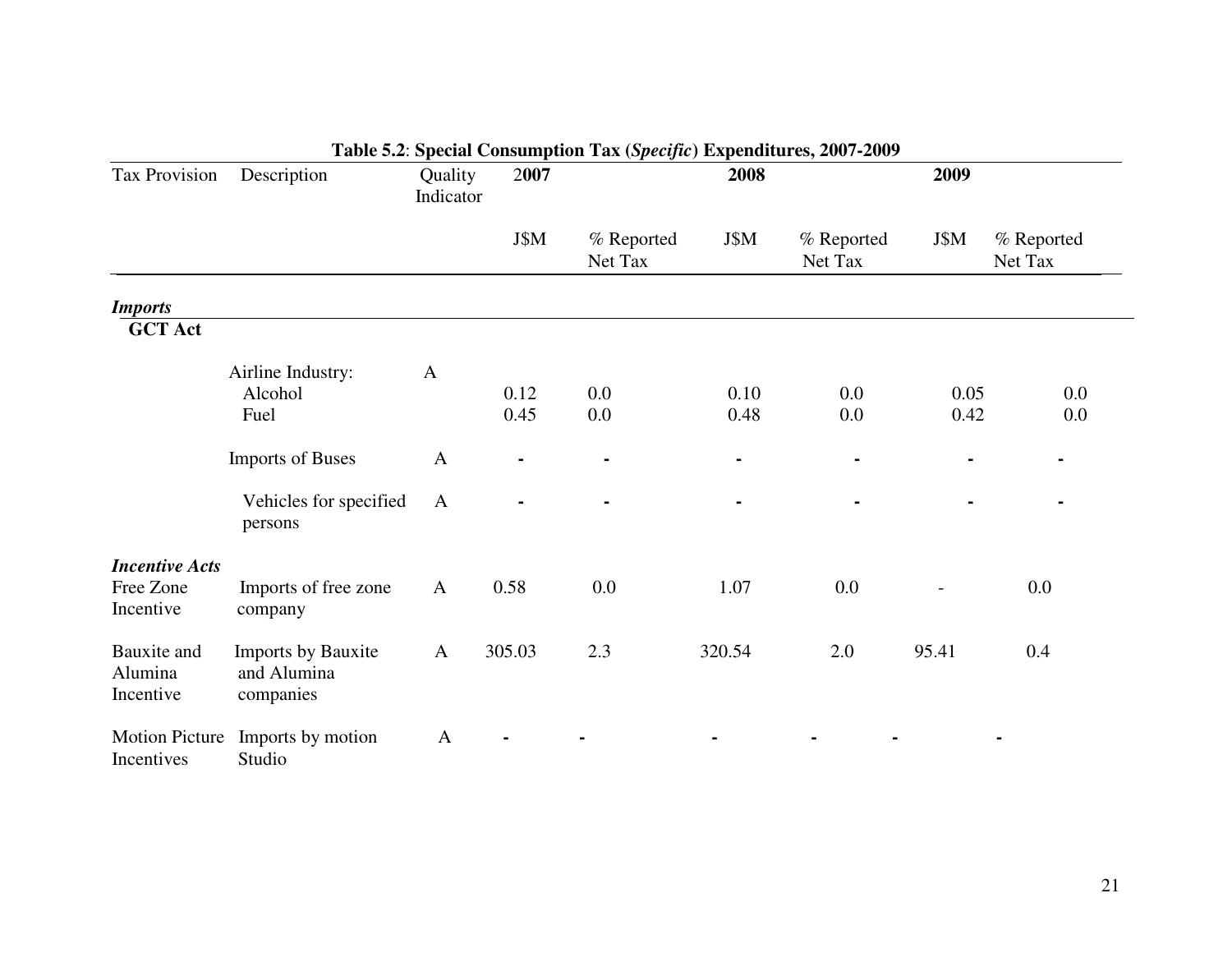| Public<br>Transport<br>Incentive                                        | Imports for the public<br>transport (corp area)<br>programme | A            |                |      |                |      |                |                |
|-------------------------------------------------------------------------|--------------------------------------------------------------|--------------|----------------|------|----------------|------|----------------|----------------|
| <b>Other Act or Charters</b><br>University of<br>West Indies<br>Charter | Imports for educational<br>purpose                           | A            | $\blacksquare$ |      | $\blacksquare$ |      | $\blacksquare$ | $\blacksquare$ |
| Various                                                                 | <b>Waivers and Reimbursements</b><br>Waivers on imports      | $\mathbf{A}$ | 110.66         | 0.8  | 140.98         | 0.9  | 231.71         | 0.9            |
| <b>Domestic</b>                                                         |                                                              |              |                |      |                |      |                |                |
| Various                                                                 | Partial Waivers on<br>Fuel for JPS                           | $\mathbf{A}$ | 3,030.25       | 22.9 | 2,991.60       | 18.4 | 3,033.68       | 11.7           |
|                                                                         | <b>Reported Net Tax</b> (i.e. Ad valorem + Specific)         |              | 13,247.16      |      | 16,225.96      |      | 25,987.72      |                |

 Notes: The abolition of particular tax expenditure would not necessarily yield the full tax revenues shown in the table. Discrepancies due to rounding. The standard approach adopted was to measure each tax expenditure in isolation i.e. ascertaining the cost of an individual expenditure with the assumption that all other tax expenditures remained in place. Moreover, it is inaccurate to simply aggregate the individual tax expenditure figures (see Hutton (2010, p. 2) for further discussion). Estimates are for the respective calendar years. "Reported Net Tax" or Net Tax Payable is essentially, the total amount of tax that the taxpayers are required to pay over to the Revenue (i.e. when the value is positive) or the total amount of tax owed to the taxpayers by the Revenue in the case where there is a credit.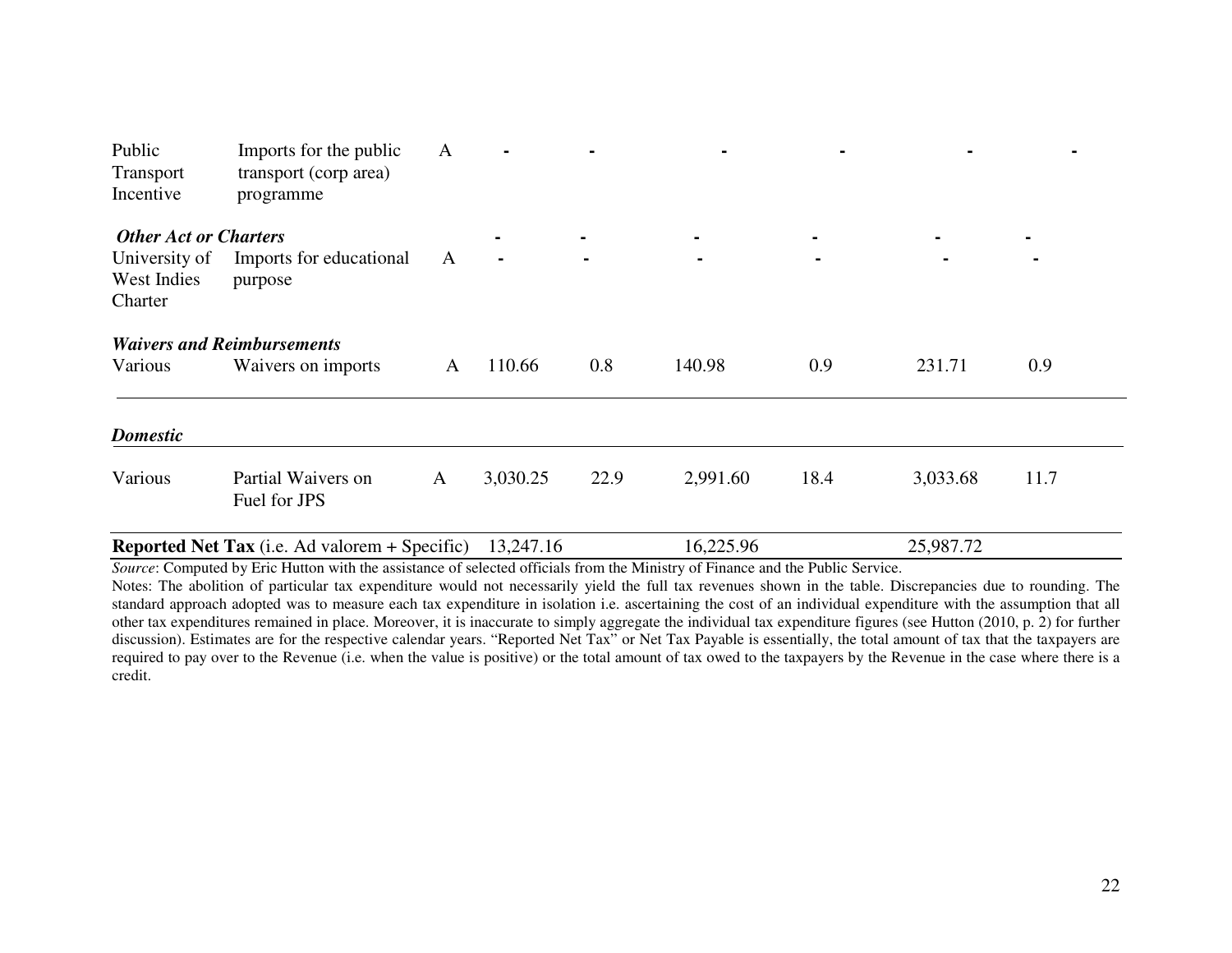### **6.0 Trade Tax Expenditures**

The tax expenditures for Import Duty and Customs User Fee are broken down based on the legislation which facilitates each tax expenditure. Import Duty expenditures are provided for under the Customs Act, various incentive Acts, defined in the charters of some organizations, or through waivers allowed under various pieces of legislation.

Under the *Customs Act*, tax expenditures for import duty are provided for under the Second and Third Schedule to the Act, byallowing for reduced rates of duty (in most cases, zero per cent) for specified imports for specified reasons or importers. The expenditure estimates have been summarized by broad categories, in order to provide consistent classifications with the GCT tax expenditures. Certain regulations have also been put in place to waive CUF on imports for specific programs.

Most tax incentive Acts provide for a concession on import duty for capital machinery and equipment, and some consumables, specific to the industry in question. More limited exemptions are provided for the CUF.

The Charter for the University of the West Indies provides for certain exemptions from import duty.

The "Waivers" category only includes those waivers granting reductions in tax payable at time of import, no data were available on any waivers, reimbursements, or refunds post-payment of the tax, or waivers of post-entry audits.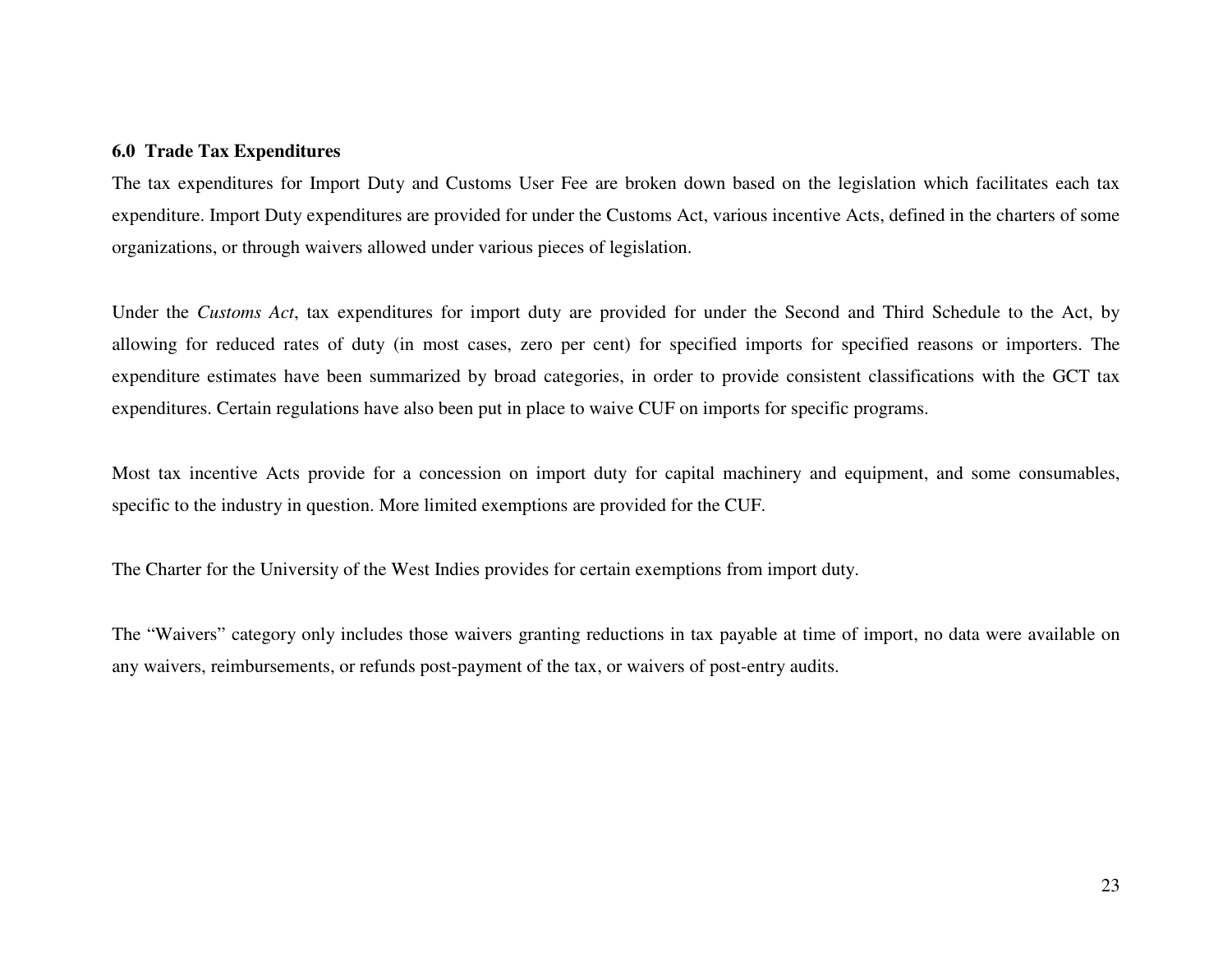|                                     |              |          | 2007       |                          | 2008     |          | 2009       |
|-------------------------------------|--------------|----------|------------|--------------------------|----------|----------|------------|
|                                     | Quality      |          | $%$ of Net |                          | % of Net |          | $%$ of Net |
| Tax Provision / Description         | Indicator    | J\$M     | Tax        | J\$M                     | Tax      | J\$M     | Tax        |
| <b>Customs Act, Second Schedule</b> |              |          |            |                          |          |          |            |
| Agriculture and Fishing             | $\mathbf{A}$ |          | 0.00       |                          | 0.00     |          | 0.00       |
| Airline Industry                    | $\mathbf{A}$ | 97.39    | 0.54       | 88.34                    | 0.45     | 65.13    | 0.35       |
| Education                           | $\mathbf{A}$ | 1.59     | 0.01       | 4.06                     | 0.02     | 1.47     | 0.01       |
| <b>Health Care</b>                  | $\mathbf{A}$ | 4.07     | 0.02       | 3.99                     | 0.02     | 0.19     | 0.00       |
| Postal                              | $\mathbf{A}$ |          | 0.00       | $\overline{\phantom{0}}$ | 0.00     |          | 0.00       |
| Religious or Charitable             |              |          |            |                          |          |          |            |
| Purposes                            | $\mathbf{A}$ | 3.45     | 0.02       | 8.61                     | 0.04     | 5.40     | 0.03       |
| Scientific or Research              |              |          |            |                          |          |          |            |
| Purposes                            | $\mathbf{A}$ | 0.02     | 0.00       | $\overline{a}$           | 0.00     |          | 0.00       |
| <b>Customs Act, Third Schedule</b>  |              |          |            |                          |          |          |            |
| Agriculture and Fishing             | $\mathbf{A}$ | 27.73    | 0.15       | 22.65                    | 0.12     | 20.05    | 0.11       |
| Education                           | $\mathbf{A}$ | 0.10     | 0.00       | 0.36                     | 0.00     | 0.72     | 0.00       |
| <b>Electrical Generation</b>        | $\mathbf{A}$ | 0.01     | 0.00       | 0.01                     | 0.00     |          | 0.00       |
| <b>Energy Conservation</b>          | $\mathbf{A}$ | 4.62     | 0.03       | 8.02                     | 0.04     | 13.80    | 0.07       |
| Fire Fighting                       | $\mathbf{A}$ | 0.19     | 0.00       | 0.25                     | 0.00     | 0.12     | 0.00       |
| <b>Health Care</b>                  | $\mathbf{A}$ |          | 0.00       | $\overline{a}$           | 0.00     |          | 0.00       |
| Manufacturing                       | $\mathbf{A}$ | 2,195.76 | 12.23      | 2,441.89                 | 12.41    | 2,882.63 | 15.58      |

# **Table 6: Import Duty Expenditures, 2007-2009**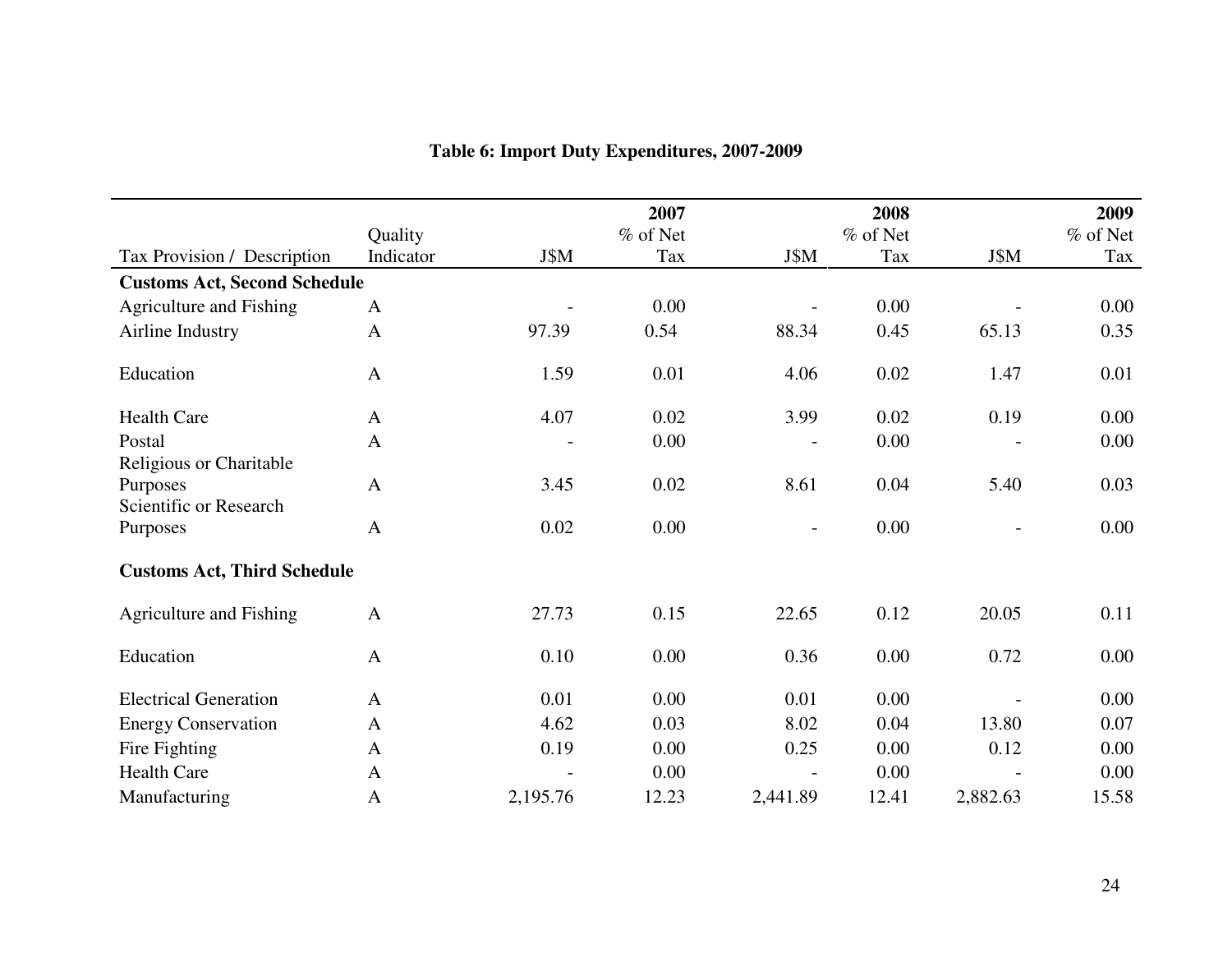| Mining                                                   | $\mathbf{A}$ |                          | 0.00  | $\overline{a}$           | 0.00  |          | 0.00  |
|----------------------------------------------------------|--------------|--------------------------|-------|--------------------------|-------|----------|-------|
| Printing and Printed Materials<br>Scientific or Research | $\mathbf{A}$ | 2.92                     | 0.02  | 2.91                     | 0.01  | 0.40     | 0.00  |
| Purposes                                                 | $\mathbf{A}$ | 0.00                     | 0.00  | 0.00                     | 0.00  | 0.00     | 0.00  |
| Shipping                                                 | $\mathbf{A}$ | 815.85                   | 4.54  | 983.84                   | 5.00  | 994.70   | 5.38  |
| Sports Equipment                                         | $\mathbf{A}$ | 92.13                    | 0.51  | 99.95                    | 0.51  | 114.80   | 0.62  |
| Telecommunications                                       | $\mathbf{A}$ | 16.36                    | 0.09  | 12.29                    | 0.06  | 9.33     | 0.05  |
| Vehicles for Specified Persons                           | $\mathbf{A}$ | $\overline{\phantom{0}}$ | 0.00  | $\overline{\phantom{a}}$ | 0.00  |          | 0.00  |
| <b>Incentive Act</b>                                     |              |                          |       |                          |       |          |       |
| <b>Export Incentive</b>                                  | $\mathbf{A}$ | 22.74                    | 0.13  | 6.31                     | 0.03  | 2.64     | 0.01  |
| Free Zones                                               | $\mathbf{A}$ | 966.48                   | 5.38  | 3,202.27                 | 16.27 | 2,825.94 | 15.28 |
| Hotel Incentive                                          | $\mathbf{A}$ | 642.73                   | 3.58  | 927.72                   | 4.71  | 432.53   | 2.34  |
| Manufacturing                                            | $\mathbf{A}$ | 0.21                     | 0.00  |                          | 0.00  |          | 0.00  |
| Mining                                                   | $\mathbf{A}$ | 3,329.44                 | 18.54 | 13,177.52                | 66.96 | 1,748.76 | 9.45  |
| <b>Motion Picture Incentive</b>                          | $\mathbf{A}$ | 15.52                    | 0.09  | 22.06                    | 0.11  | 11.97    | 0.06  |
| Petrol Incentive                                         | $\mathbf{A}$ | 5.50                     | 0.03  | 28.89                    | 0.15  | 6.89     | 0.04  |
| Pioneer Industry Incentive                               | $\mathbf{A}$ |                          | 0.00  |                          | 0.00  |          | 0.00  |
| <b>Public Transport Incentive</b>                        | $\mathbf{A}$ | 0.05                     | 0.00  | 0.01                     | 0.00  | 0.00     | 0.00  |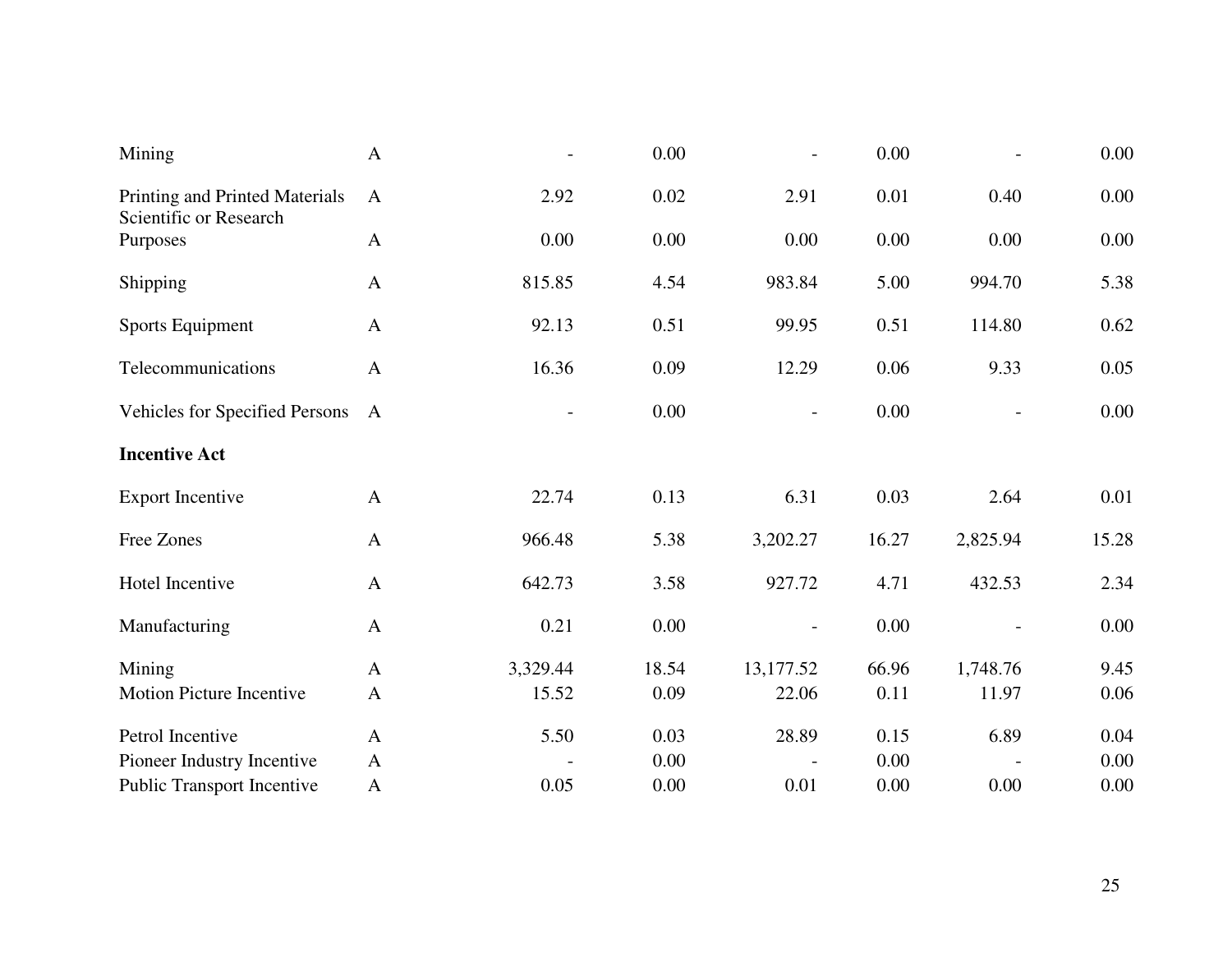| World Cup Incentive     | $\mathbf{A}$ | 7.69      | 0.04  | $\overline{\phantom{0}}$ | 0.00  |           | 0.00  |
|-------------------------|--------------|-----------|-------|--------------------------|-------|-----------|-------|
| <b>Separate Charter</b> |              |           |       |                          |       |           |       |
| Education               | $\mathbf{A}$ | 38.18     | 0.21  | 46.26                    | 0.24  | 53.45     | 0.29  |
| Waivers under Own Act   |              | 7.13      | 0.04  | 8.83                     | 0.04  | 10.77     | 0.06  |
| <b>Waivers</b>          | A            | 5,067.35  | 28.21 | 6,362.81                 | 32.33 | 6,889.44  | 37.24 |
| <b>Full Waiver</b>      | $\mathbf{A}$ | 4,319.54  | 24.05 | 5,644.55                 | 28.68 | 6,156.21  | 33.28 |
| Partial Waiver          | $\mathbf{A}$ | 747.81    | 4.16  | 718.26                   | 3.65  | 733.23    | 3.96  |
|                         |              |           |       |                          |       |           |       |
| <b>Reported Net Tax</b> |              | 17,960.44 |       | 19,678.50                |       | 18,500.00 |       |

 Notes: The abolition of particular tax expenditure would not necessarily yield the full tax revenues shown in the table. Discrepancies due to rounding. The standard approach adopted was to measure each tax expenditure in isolation i.e. ascertaining the cost of an individual expenditure with the assumption that all other tax expenditures remained in place. Moreover, it is inaccurate to simply aggregate the individual tax expenditure figures (see Hutton (2010, p. 2) for further discussion). Estimates are for the respective calendar years. "Reported Net Tax" or Net Tax Payable is essentially, the total amount of tax that the taxpayers are required to pay over to the Revenue (i.e. when the value is positive) or the total amount of tax owed to the taxpayers by the Revenue in the case where there is a credit.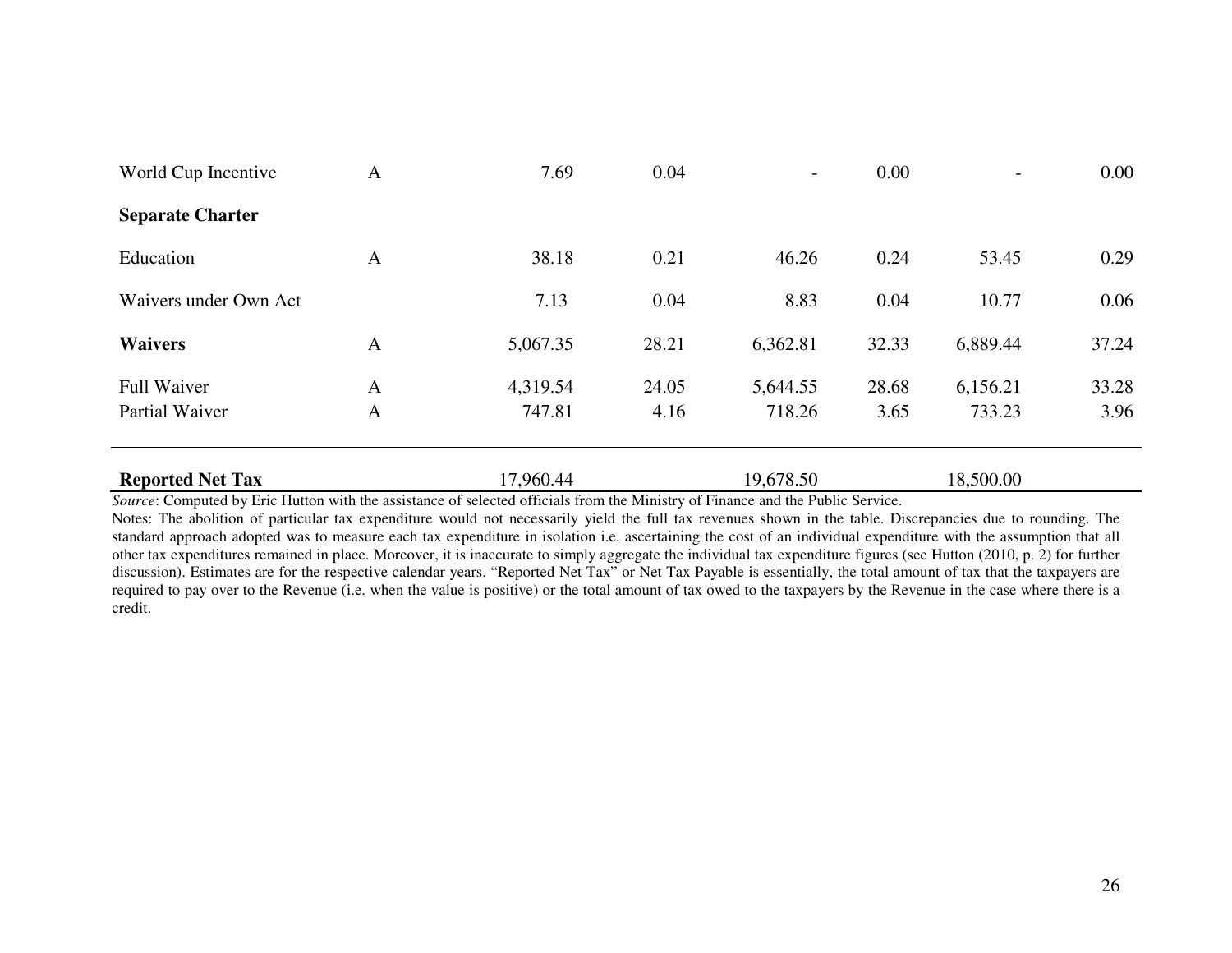|                                     |                      | 2007                     |                   | 2008                     |                   | 2009     |                   |  |
|-------------------------------------|----------------------|--------------------------|-------------------|--------------------------|-------------------|----------|-------------------|--|
| <b>Row Labels</b>                   | Quality<br>Indicator | J\$M                     | $%$ of<br>Net Tax | J\$M                     | $%$ of<br>Net Tax | J\$M     | $%$ of<br>Net Tax |  |
| <b>Customs Act</b>                  |                      |                          |                   |                          |                   |          |                   |  |
| Agriculture and Fishing             | $\mathbf{A}$         | $\overline{\phantom{a}}$ | 0.00              | $\overline{\phantom{a}}$ | 0.00              | 1.21     | 0.02              |  |
| Free Zones                          | $\mathbf{A}$         | 156.97                   | 2.53              | 354.48                   | 4.54              | 339.25   | 5.22              |  |
| Manufacturing                       | $\mathbf{A}$         | 75.81                    | 1.22              | 16.45                    | 0.21              | 2,037.98 | 31.35             |  |
| Religious or Charitable<br>Purposes | $\mathbf{A}$         | 238.60                   | 3.85              | 433.84                   | 5.56              | 217.89   | 3.35              |  |
| <b>Incentive Act</b>                |                      |                          |                   |                          |                   |          |                   |  |
| Free Zones                          | $\mathbf{A}$         | 1.00                     | 0.02              | 1.15                     | 0.01              | 1.02     | 0.02              |  |
| Mining                              | $\mathbf{A}$         | 1,036.96                 | 16.74             | 1,469.71                 | 18.83             | 326.39   | 5.02              |  |
| World Cup Incentive                 | $\mathbf{A}$         | 0.82                     | 0.01              | $\overline{\phantom{a}}$ | 0.00              | 0.00     | 0.00              |  |
|                                     |                      |                          |                   |                          |                   |          |                   |  |
| <b>Waivers</b>                      |                      |                          |                   |                          |                   |          |                   |  |
| Petrol Incentive                    | $\mathbf{A}$         | 23.61                    | 0.38              | 56.22                    | 0.72              | 25.17    | 0.39              |  |
| Waiver                              | $\mathbf{A}$         |                          | 1.99              |                          | 1.45              | 127.25   | 1.96              |  |

# **Table 7: Customs User Fee Expenditures, 2007-2009**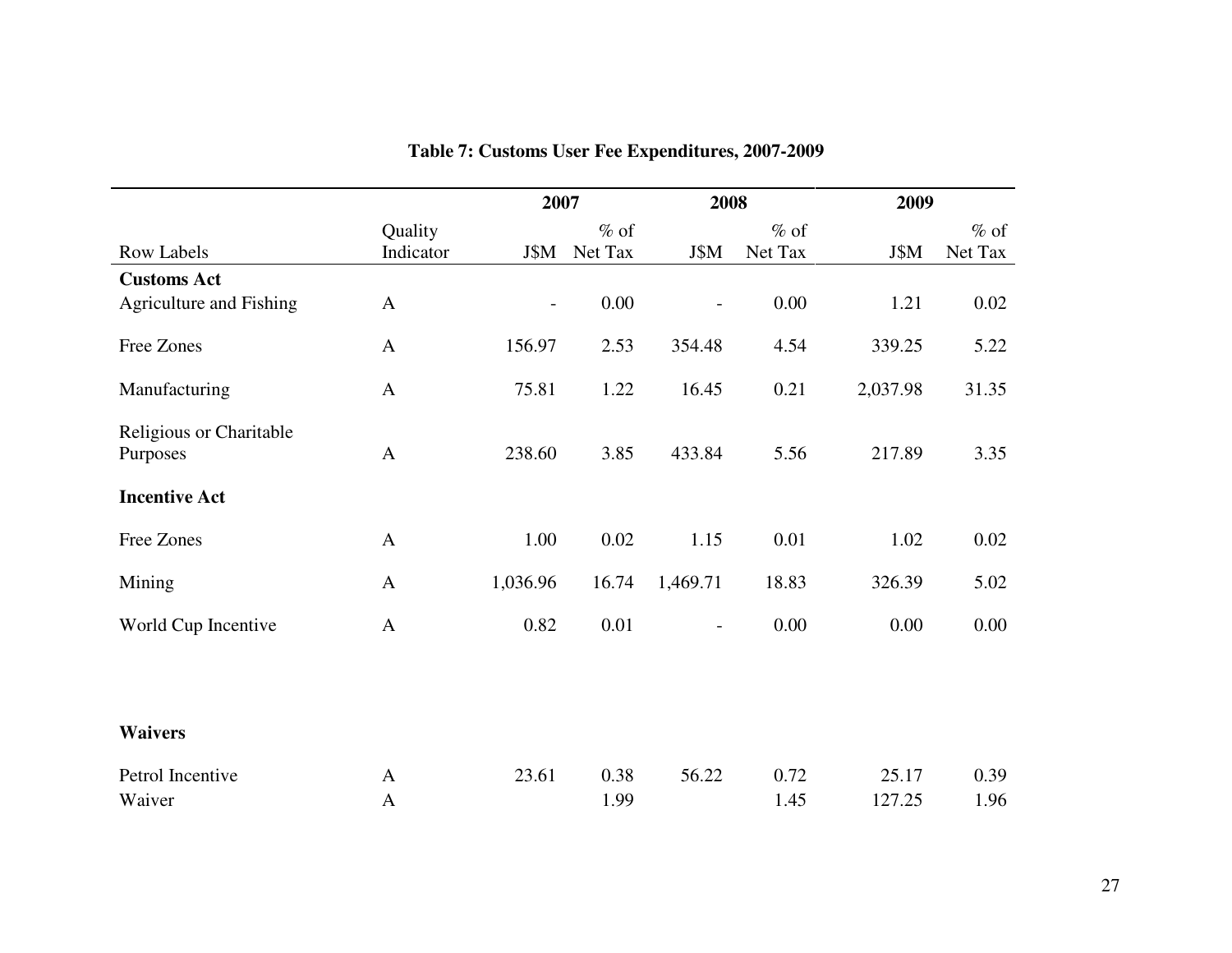|                         | . | $\sim$ $\sim$ $\sim$ $\sim$ $\sim$ $\sim$ | .    | $\sim$ $ \sim$ | .        |          |      |
|-------------------------|---|-------------------------------------------|------|----------------|----------|----------|------|
| <b>Reported Net Tax</b> |   | 6,193.85                                  |      | 7,806.13       |          | 6,500.00 |      |
| Partial Waiver          | Α | $0.00\,$                                  | 0.00 | 0.00           | $0.00\,$ | 5.16     | 0.08 |
|                         |   | 123.39                                    |      | 13.42          |          |          |      |

 Notes: The abolition of particular tax expenditure would not necessarily yield the full tax revenues shown in the table. Discrepancies due to rounding. The standard approach adopted was to measure each tax expenditure in isolation i.e. ascertaining the cost of an individual expenditure with the assumption that all other tax expenditures remained in place. Moreover, it is inaccurate to simply aggregate the individual tax expenditure figures (see Hutton (2010, p. 2) for further discussion). Estimates are for the respective calendar years. "Reported Net Tax" or Net Tax Payable is essentially, the total amount of tax that the taxpayers are required to pay over to the Revenue (i.e. when the value is positive) or the total amount of tax owed to the taxpayers by the Revenue in the case where there is a credit.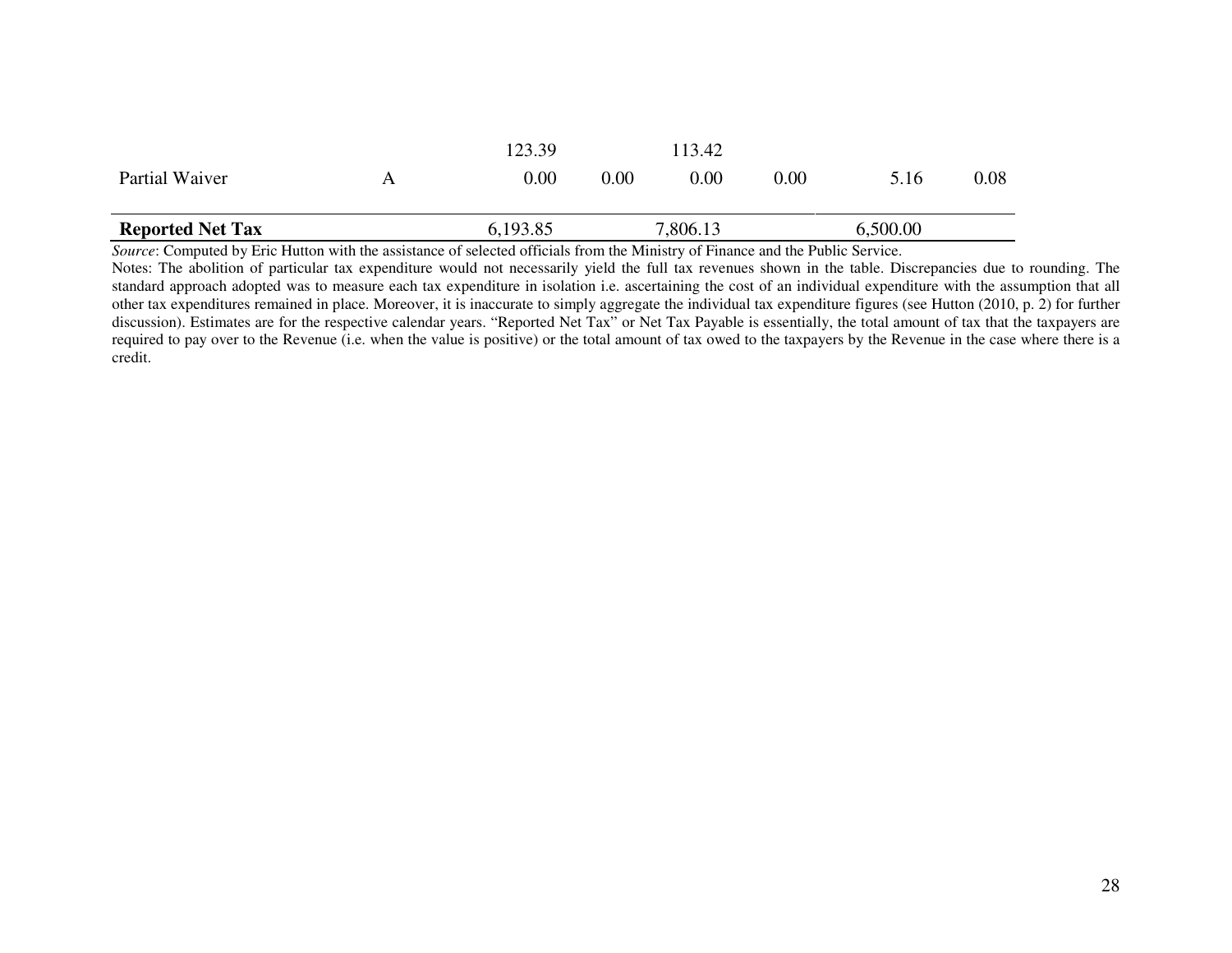# **7.0 Conclusion**

In this research, we attempted to provide estimates for the potential monetary amount foregone by Government in terms of tax expenditures incurred during the period 2007-2009. Our findings show that for the period 2007-2009, the magnitude of these expenditures varied widely. An important caveat is that our estimates were based on data of varied quality and as such, these findings should be viewed as suggestive, if not tentative. Consequently, it is imperative that future work not only bear this in mind in the computation of Jamaica's tax expenditure estimates but also that staff at the *Tax Administration Directorate*, *Fiscal Services Ltd.* and the *Statistical Institute of Jamaica (STATIN)* urgently direct their efforts to provide better quality<sup>10</sup> tax returns data and more recent national accounts<sup>11</sup> data to better facilitate evidence-based policy.

<sup>&</sup>lt;sup>10</sup> For a rough indication of the data quality and the associated 'grades' assigned to the tax expenditure estimates, see Appendix 2.

 $11$  A 2000 Input-Output (I-O) table for example, was partly used to generate the tax expenditure estimates especially for the GCT. This table is arguably dated (based on the fact that the structure of the Jamaican economy has dramatically changed since 2000) and ideally, it would have been better to utilize a more recent I-O table. Unfortunately, due to resource constraints, an updated I-O table (2007 version) will not be produced by STATIN until June 2011 at the earliest.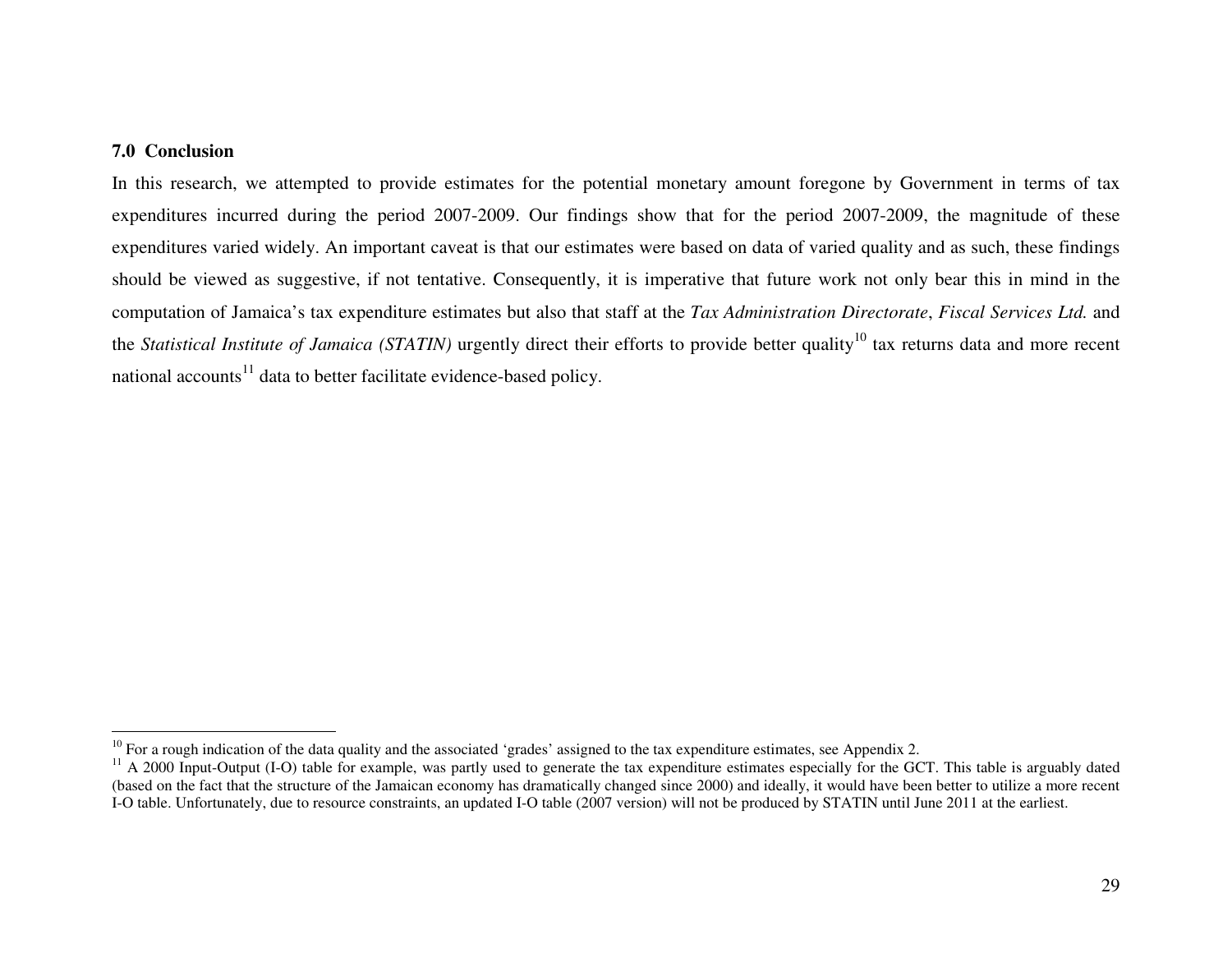# **Appendix 1**

### *Caveats*

The problem with adding tax expenditures is that the value of two tax expenditures in isolation might be different than two tax expenditures combined. For example, an import duty exemption reduces the base for the GCT, which would result in a lower cost for GCT expenditures. So if one just added the cost of the import duty exemption and the GCT exemption together, it would be less than the true total revenue impact that would result from removing both incentives simultaneously - the removal of the import duty exemption would increase the base which would result in more GCT revenue. Some other interactions might result in a combination of incentives that if simultaneously removed would result in less revenue than their individual estimates.

Consequently, no totals were provided for tax expenditures by tax type in any of the above-mentioned tables, since adding across individual tax expenditures can result in an over-estimation of the potential revenue impact of various combinations of tax expenditures. For example, the tax expenditure estimate for the reduced GCT base for tourism cannot be added to the tax expenditure estimate for the reduced rate of tax for tourism, as the reduced base estimate uses the reduced rate as the "normal" rate for estimating the value of the expenditure (Hutton, 2010, p. 2).

Warnings about tax expenditure estimates are so important that the Department Finance Canada (2009, p. 11) report for example specifically states that caution must be taken in interpreting the respective estimates due partly to the following:

• The estimates are intended to indicate the potential revenue gain that would be realized by removing individual tax measures. They are developed assuming that the underlying tax base would not be affected by removal of the measure. However, this is an assumption that is unlikely to be true in practice as the behaviour of beneficiaries of tax expenditures, overall economic activity and other Government policies could change along with the specific tax provision. Consequently, it does not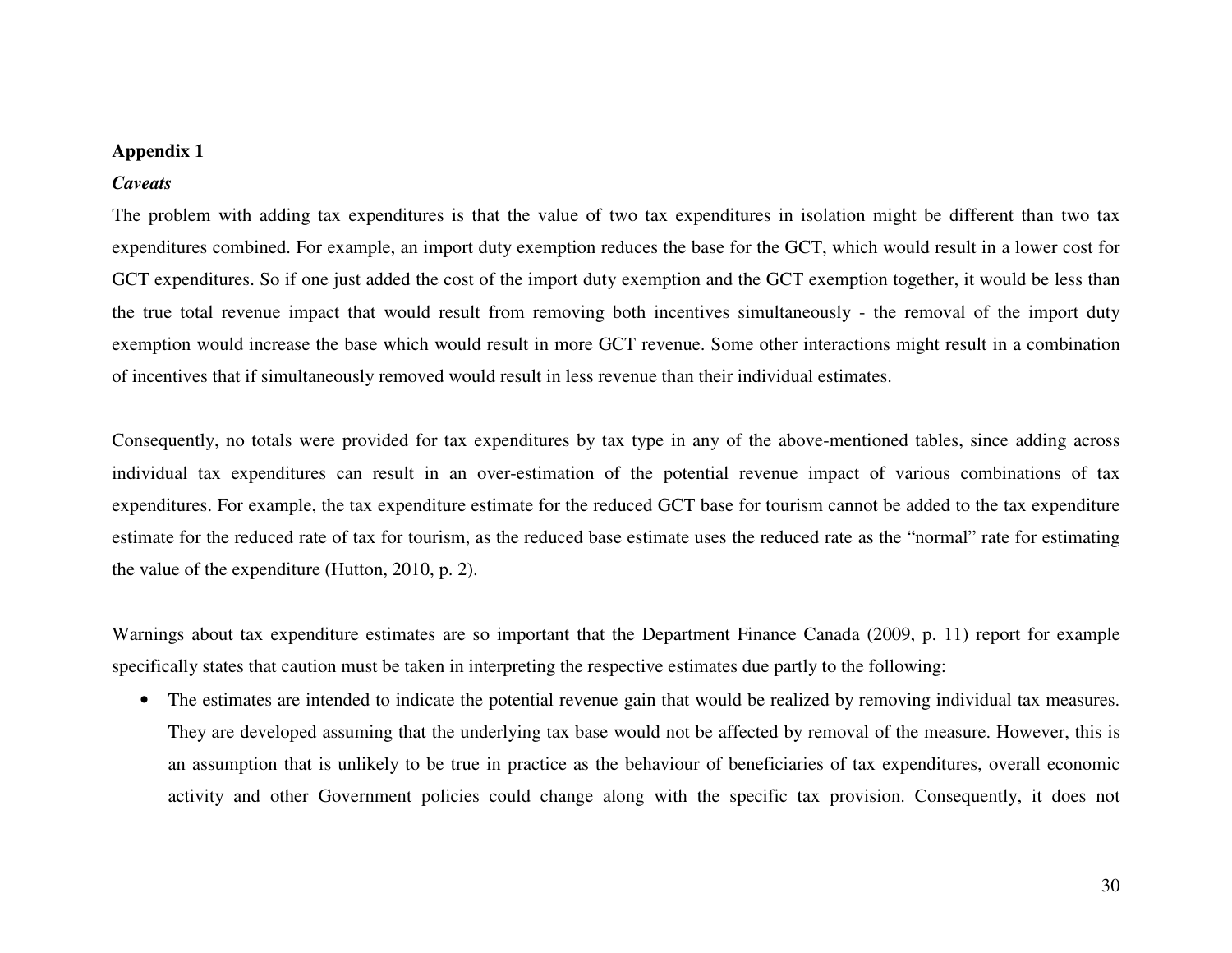necessarily follow that there would be a commensurate increase in tax revenue from the abolition of a tax expenditure. This is based on the possible behavioural responses by the recipients of tax expenditures and overlaps in the coverage of different tax expenditures (*Source*: http://www.treasury.gov.au/documents/1211/PDF/03\_Chapter3.pdf [accessed March 14, 2011]).

- $\bullet$  The cost of each tax measure is determined separately i.e. assuming that all other tax provisions remain unchanged. However, many of the tax expenditures do interact with each other such that the impact of several tax provisions at once cannot generally be calculated by adding up the estimates for each provision. One must note that the standard "*revenue-forgone approach"* was generally utilized in conjunction with some micro-simulation models to measure the tax expenditures in this research. The revenue-forgone method essentially involves estimating the potential tax revenues that might have been generated in the absence of a tax expenditure while assuming that the taxpayers' behaviour remained unaltered.<sup>12</sup>
- • The tax expenditure estimates presented in this research were computed using the latest available tax returns data. Revisions to the underlying data as well as improvements to the methodology can result in substantial changes to the value of a given tax expenditure in forthcoming publications of tax expenditure estimates.

These issues also apply to the Jamaican context and as a result, the reader should seriously bear these in mind. Finally, as mentioned above, "**Reported Net Tax"** or **Net Tax Payable** is essentially, the total amount of tax that the taxpayers are required to pay over to the Revenue (i.e. when the value is positive) or the total amount of tax owed to the taxpayers by the Revenue in the case where there is a credit. The respective figures were obtained from the respective tax returns data in a field

<sup>&</sup>lt;sup>12</sup> The three major (alternative) methods for computing tax expenditures in the public finance literature are: (a) the "revenue-forgone" approach, (b) the "revenuegain" technique and (c) the "equivalent expenditure" procedure. For a comprehensive discussion on these three approaches, see Australian Government (2010, pp. 16-17). It is important to note that despite its major weakness (i.e. the approach assumes no change in taxpayers' behavioural parameters), there is a general consensus that the revenue-foregone method is the most appropriate of the three and as a result, it is widely utilized for the purposes of constructing a tax expenditure budget (Australian Government, 2010, p. 16).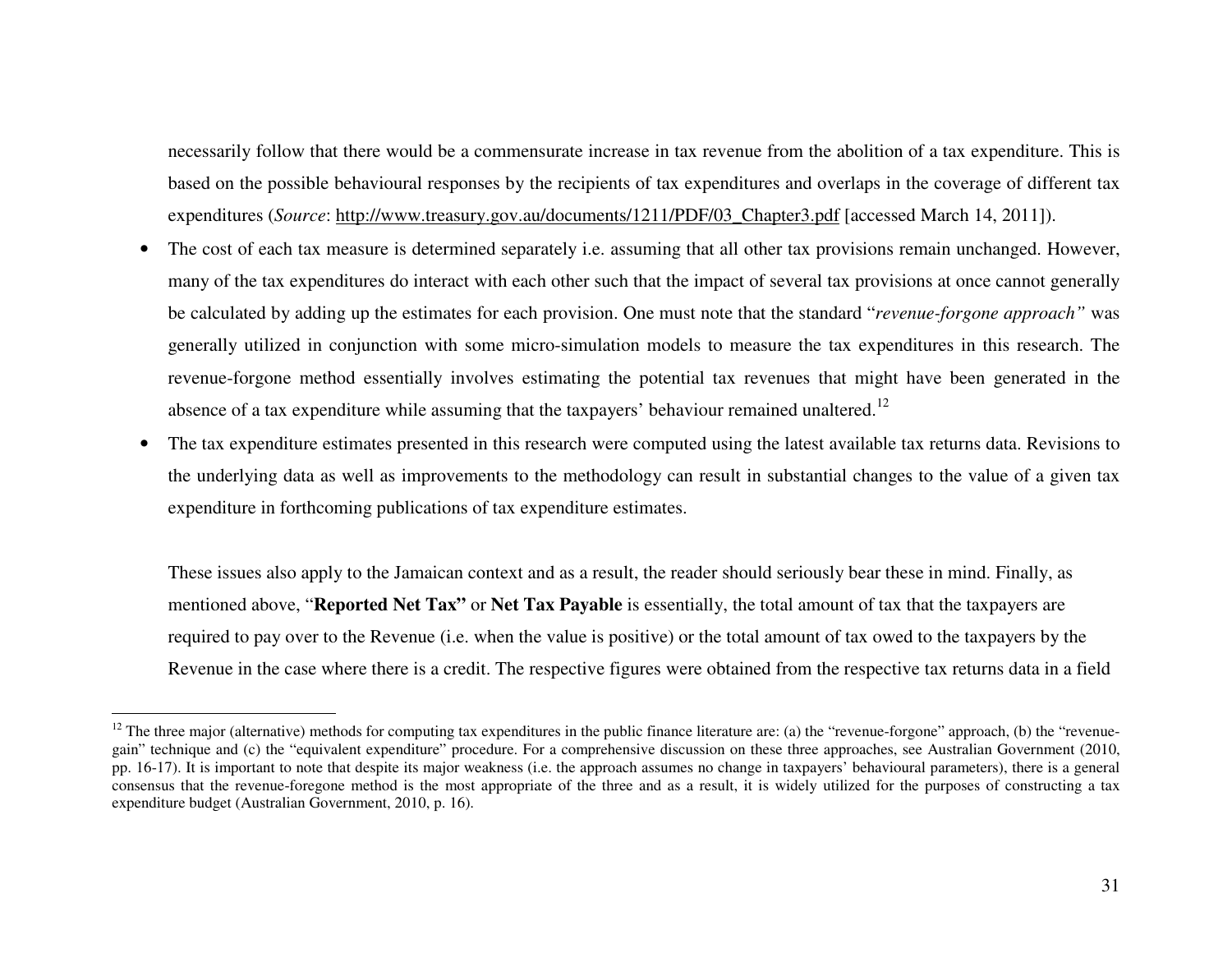called "tax return amount". It is important to note that the reported net tax is a critical value, which was basically included in the tables so that we could express each tax expenditure as a proportion of the total net tax payable. Moreover, it is crucial to note that the "reported net tax" is based on returns data and as such, is not necessarily equal to the actual net revenue collections for a particular tax type.

### **Appendix 2**

### *Data Quality Indicators*

For each of the tax expenditure estimates reported in this research an indicator of the quality of the estimate based on the quality of the data used in the estimate was assigned. A letter grading system is used for these indicators; the interpretation of which is roughly as follows:

- "**A**" Highly dependable data used in the estimate, resulting in a likely margin of error in the range of 0 10%.
- "**B**" Some issues with the quality of data used, resulting in a likely margin of error in the range of 10 20%.
- "**C**" Many issues with the quality of the data as well as some question regarding the coverage of the data, resulting in a likely margin of error in the range of 20 – 40%.
- "**D**" Serious issues with the data and coverage of the data, resulting in a likely margin of error in the range of 40 80%.
- "**F**" No meaningful estimate can be provided due to issues with the quality and coverage of the data.

In addition to the estimate value itself, the percentage of the estimate to the total tax reported on the returns is also presented, as a means of judging the relative size of the estimate. The total revenue values reported on each table will differ from the tax revenue values presented in the annual budget, as the annual budget reports tax revenues on a cash basis, while these values are on an accrual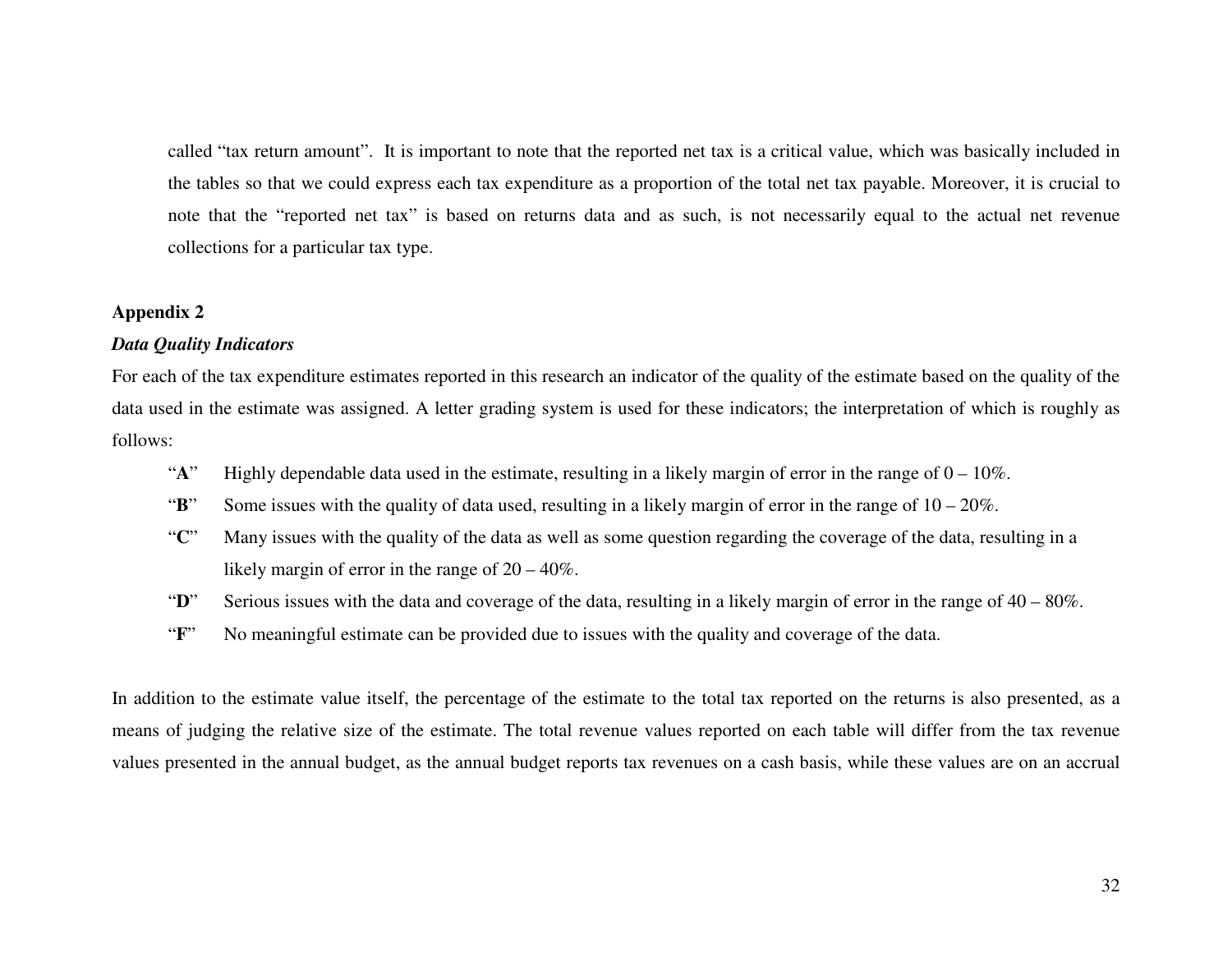basis. As the tax expenditure estimates themselves are determined on an accrual basis, this is the more appropriate basis of comparison.

Lastly, it is important to note that in general, based on the quality of the available data, the most reliable tax expenditure estimates are for the trade taxes followed by the SCT, GCT, Income Tax (CIT and PIT) and Education Tax in rank order.

### **Appendix 3**

# *Rationale for Presenting Tax Expenditure Estimates on a Calendar Year Basis*

As mentioned earlier, the tax expenditure estimates for Jamaica were computed for the period 2007-2009. It is important to note that the respective years are calendar years and not fiscal years. The major rationale for presenting tax expenditure estimates on a calendar year basis is as follows: Firstly, in Jamaica, taxpayers typically file their returns on a calendar year basis and as such, the tax returns data are based on calendar years (rather than fiscal years). Secondly (and equally important), as reiterated by international tax expenditure consultant Eric Hutton, tax expenditure estimates are not cash expenditures but rather accrual based estimates of potential foregone revenues. This is essentially in line with the international best practice of computing tax expenditure estimates. In fact, because tax expenditure estimates are accrual based (and not cash based), it is illogical to report them on a fiscal year basis, as the fiscal year is essentially a cash construct. Moreover, when reporting on an accrual basis, it is only rational to present the numbers on a tax year or calendar year basis, as this is the period in which the amounts were accrued.

Finally, it is important to note that for the near future, ideally the tax expenditure estimates should not be tabled simultaneously with the regular budget i.e. during April of each year. This is partly because the estimates in the regular budget are prepared on a cash basis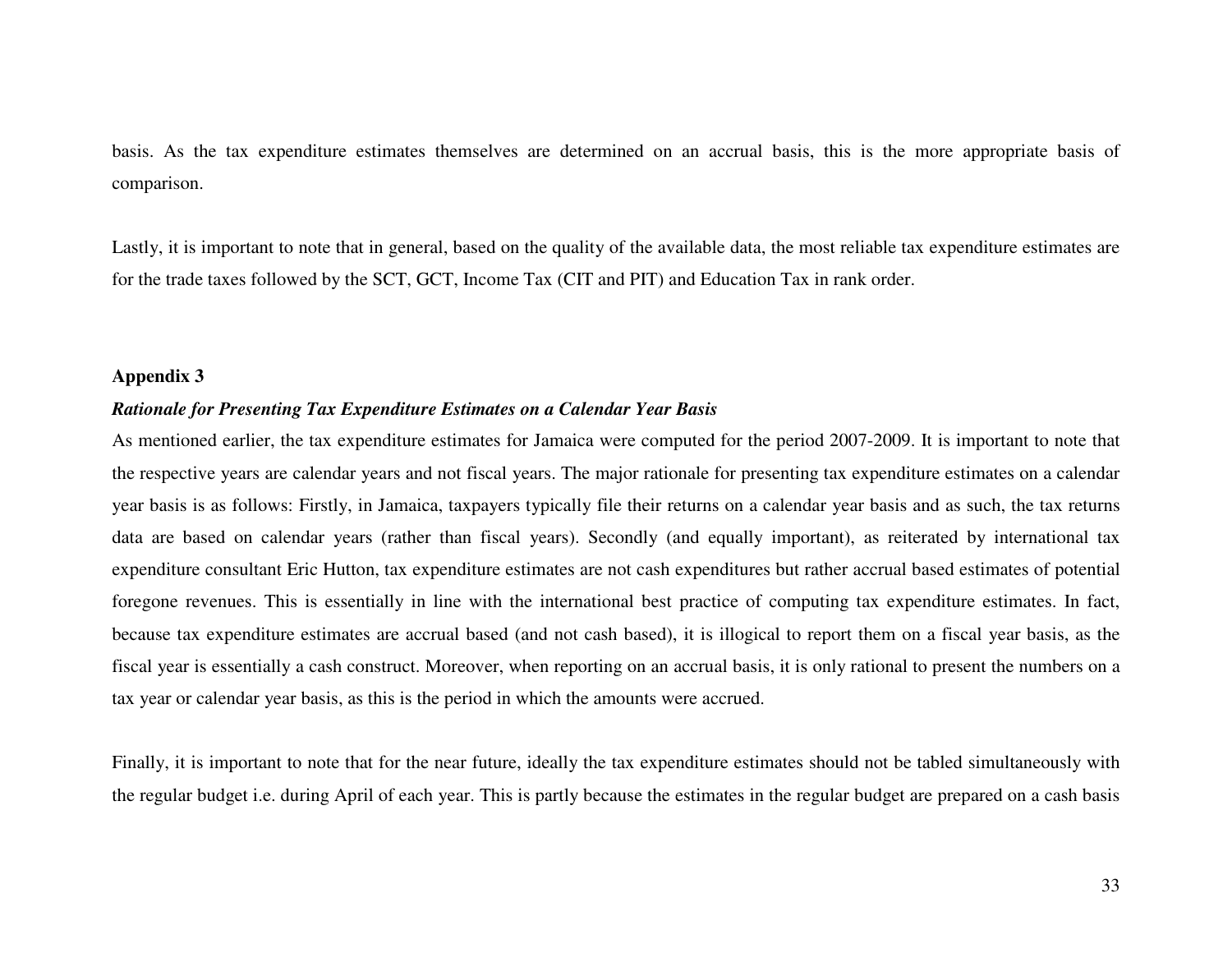(i.e. unlike the tax expenditure estimates, which are measured on an accrual basis). Furthermore, there are two other key reasons most countries do this counter cyclical to the regular budget reporting cycle. For one, the timing of the regular budget report is usually around the end of the tax reporting year, so that changes to the tax code can be adopted by companies early in the new tax year, while the tax expenditure estimates have to be timed to be computed sometime after the tax forms have been filed and processed (which is usually a half year or so after the end of the tax year). The other reason for tabling tax expenditure estimates at a different time from the regular budget is to facilitate proper human resource management. This is because the persons computing the tax expenditure estimates are often the same staff members who have to work on the revenue estimates for the budget, so the work-flow is better managed by spreading these two functions out across the year.

In view of the above, it is strongly recommended that tax expenditure estimates should be presented annually (in the Jamaican context) during the month of October (at the earliest) based on the time span that would allow for the availability of reliable tax returns data. To the best of our knowledge, it is not unusual to find that it is normally at the end of August in each year that most of the tax returns would have been filed locally. Reliable estimates would only be available for the latest calendar year for which dependable tax returns data are available (as well as for the two previous years for which revised tax expenditure estimates would have to be computed since additional returns would have been filed by taxpayers) i.e. since many taxpayers usually file very late locally so it would be very misleading if one computed the estimates based on data requested from *Fiscal Services Ltd*. before the end of August annually. In sum, for practical purposes, the annual tax expenditure statement should not be presented at the same time as the regular budget in the long-term.